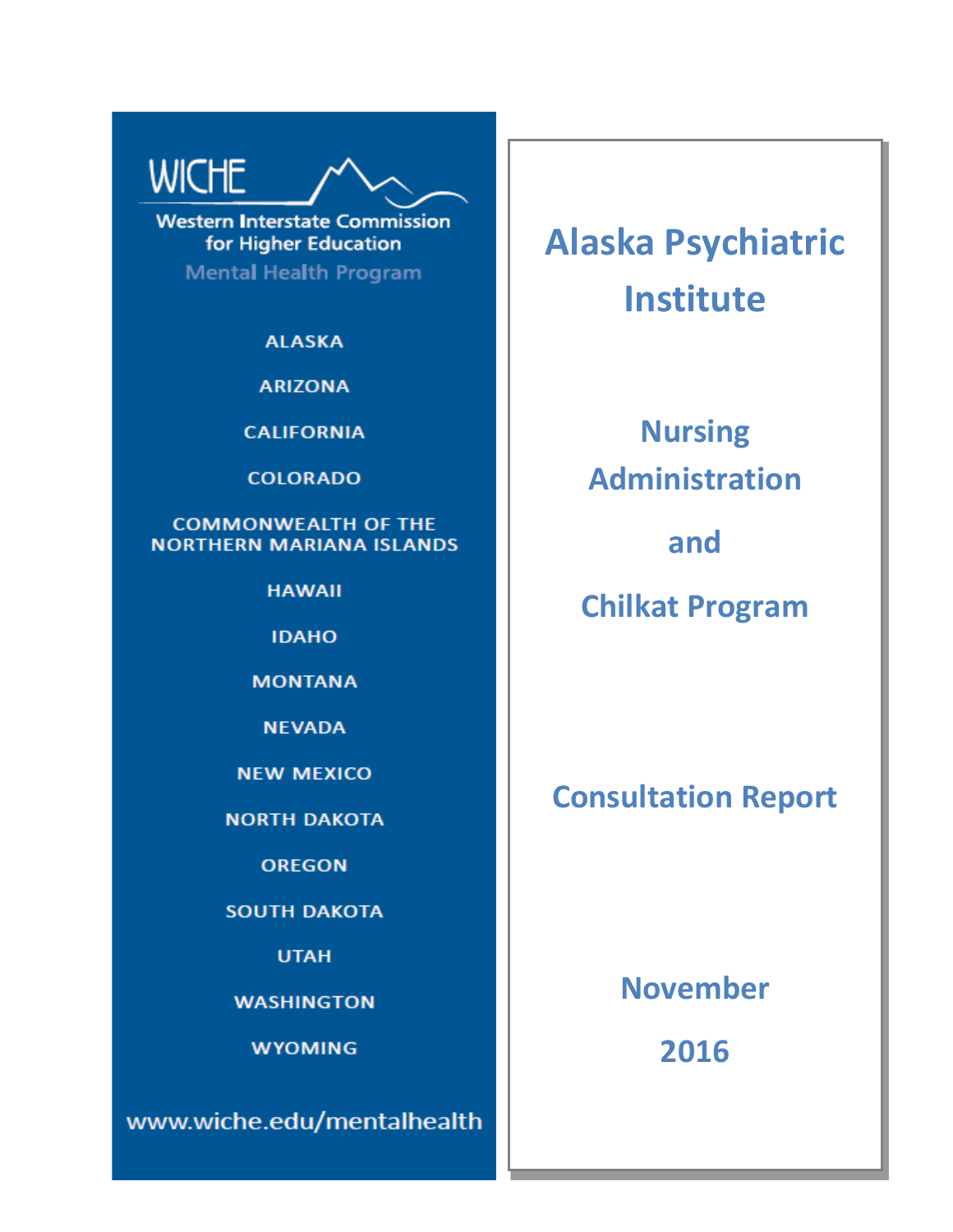# **TABLE OF CONTENTS**

| <b>TOPIC</b>                                                  | <b>PAGE</b> |
|---------------------------------------------------------------|-------------|
| Overview of API and Outcomes Requested of Consultation        | 3           |
| API Nursing Findings and Recommendations                      | 6           |
| API Adolescent Service (Chilkat) Findings and Recommendations | 18          |
| <b>Additional Findings and Recommendations</b>                | 26          |
| References                                                    | 31          |
| Attachment - Six Core Strategies©                             | 37          |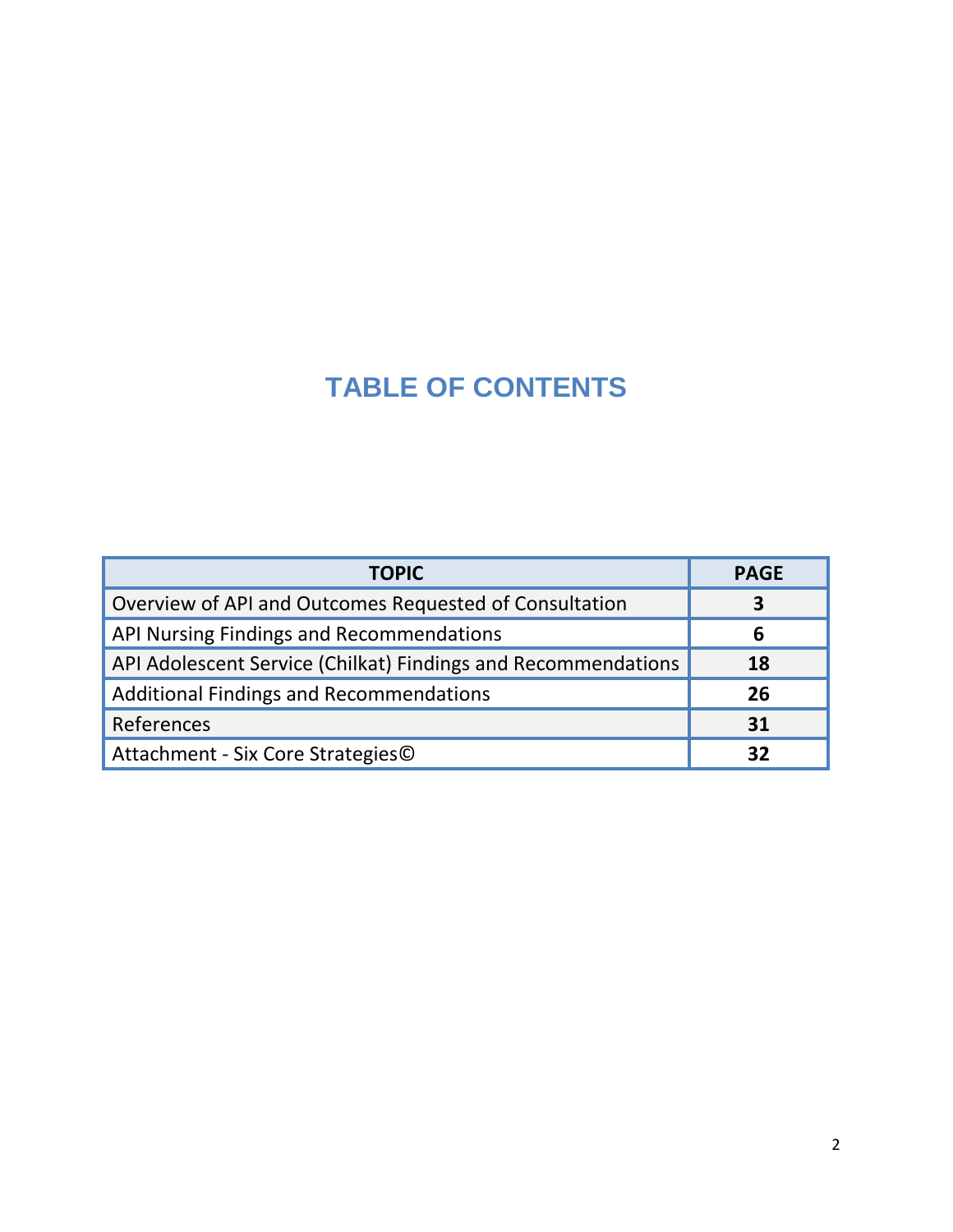# **Alaska Psychiatric Institute**

# **WICHE Onsite Consultation October 4-7, 2016**

# **Kevin Huckshorn Ph.D. and Deb Kupfer, M.H.S**

**Purpose of Consultation**: The Western Interstate Commission for Higher Education (WICHE) was asked to provide consultation services to the Alaska Psychiatric Institute (API) Department of Health and Social Services (DHSS) to review current, focused practices and processes at API and develop a report with recommendations on:

- $\checkmark$  API's Nursing Department Structure, Function, Staffing Models, Scheduling, Key Policies, Fiscal Issues, Best Practices
- $\checkmark$  Chilkat Unit (child/adolescent services) Structure, Processes, Policies, Best Practices

#### **Overview of API and Outcomes Requested of Consultation**

#### **Brief Overview of API**

Alaska Psychiatric Institute (API) is the sole, publicly-funded, state mental health hospital in the state of Alaska. API has a total of 80 beds spread out between five discrete treatment units. Two of these units serve persons with acute mental health presentations; one unit is 24 beds and one is 26 beds. These two adult-only units are most accurately described as acute care behavioral health services with very short lengths of stay (5-8 days). The other three API units have 10 beds each, and serve a varying population of people with a) forensic involvement, b) complex medical and mental health issues, and c) adolescents through age 17. These smaller units have longer stays, as compared to the two acute care units, from an average of 30 days to some months. API is accredited by the Joint Commission.

Alaska Psychiatric Institute (API) is a relatively newly built hospital facility that is characterized by a lot of natural light; one to two resident beds per room; private baths per each room; a semi-open nursing station; and two to three hallways to monitor from the nursing station hub. These units are made up of a lot of walled in specific "rooms" that are visible from one room to the other through windows.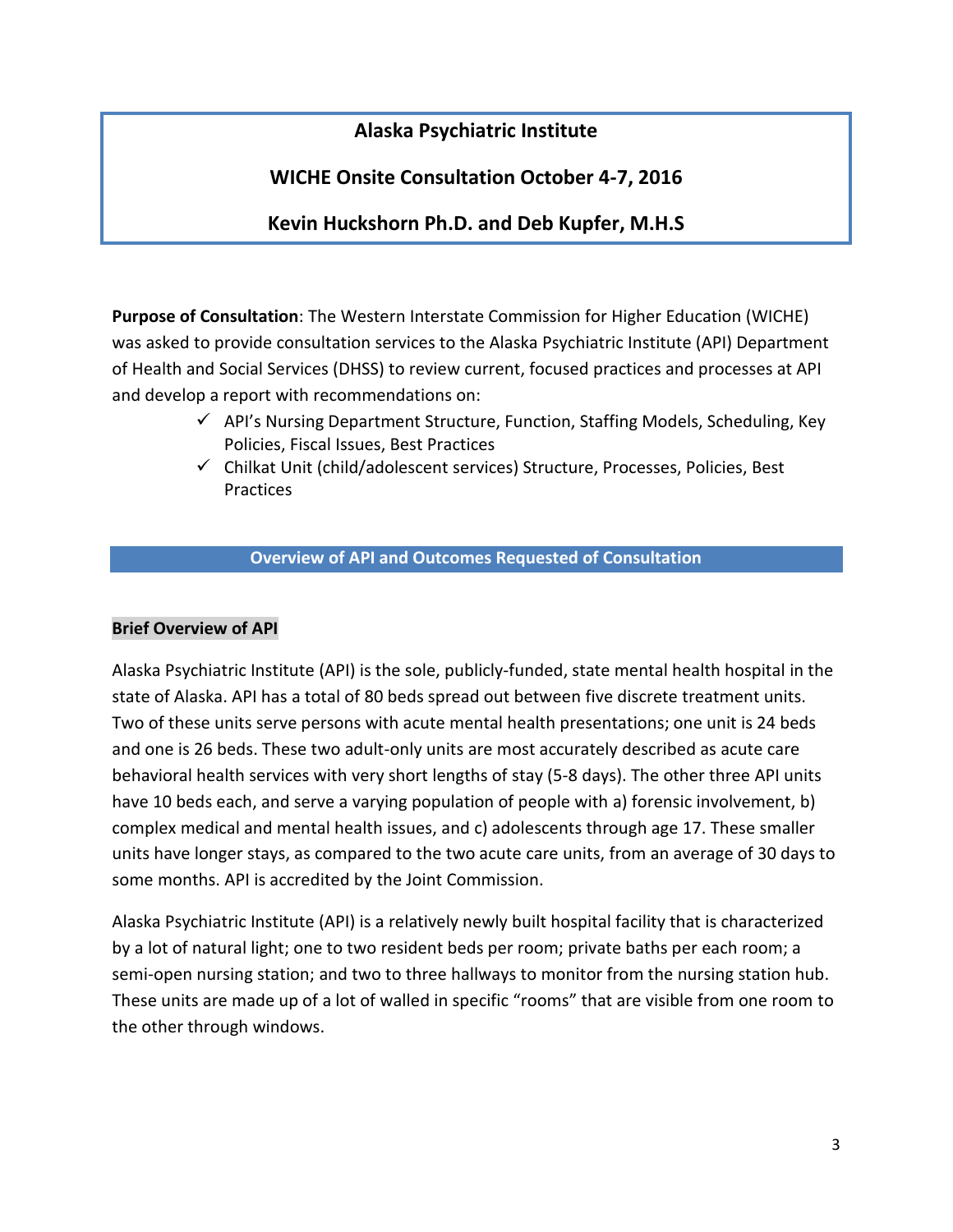Each of these units also houses an "Oak Room" that is the seclusion or restraint room and a "Level Room" that does not seem to be defined or used much. All units toured were bright with natural or soft lighting and comfortable furniture. There was not much individual artwork on the walls and most of the facility was painted the same neutral color.

The hospital has a partial EMR that does not include treatment plans. Most legal documents are still in hard copy. Staff appear to use the EMR and did not complain about the functionality. From the standpoint of a "surveyor or consultant" getting the "story" of an individual's admission was somewhat difficult, but could have been due to the consultants' lack of familiarity with the EMR.

There was a comment made in the API staff survey that a high-level executive would intervene if decisions made by the acting CEO and Medical Director did not meet some staff's approval (at least that is what consultants interpreted from this comment). This statement needs to be explored. When a hospital seeks to make significant culture changes in their clinical units there is no room for an executive staff person to be communicating a different message to staff. All the executive staff at API must be fully on board with plans to move forward.

# **Issues Currently Facing API**

- $\triangleright$  In SY2018, Alaska Psychiatric Institute (API) faces a mandate to reduce their budget by \$3.3 million, a 10% budget reduction. API nursing staff overtime exceeded \$1.0 million in SY2015.
- $\triangleright$  The Alaska legislature has passed SB 74 mandating a study to determine the feasibility of API operated by a private contractor. It seems that this decision is being driven by financial issues, and overall state budget concerns, less than about the quality of care.
- $\triangleright$  One report reflects API Nursing Department has increased their administrative staff by 30%. Nursing Leadership disputes this and would like to see the data that went into this calculation.
- $\triangleright$  The API Nursing Department is also being asked about their overtime expenses. There is a reported overuse of overtime, and mandatory use of overtime (forced unscheduled work by staff on duty to fill next shift gaps). Also, API uses of on-call (temporary) staff to fill staffing shortages daily (reported to be from 7-14 staff per day). In addition, recent federal legislation (the ACA) requires temporary staff working over 130 hours per calendar months receive benefits. This legislation reduced the hours on-call temporary staff may work requiring full time staff to cover the units these on-call staff used to work.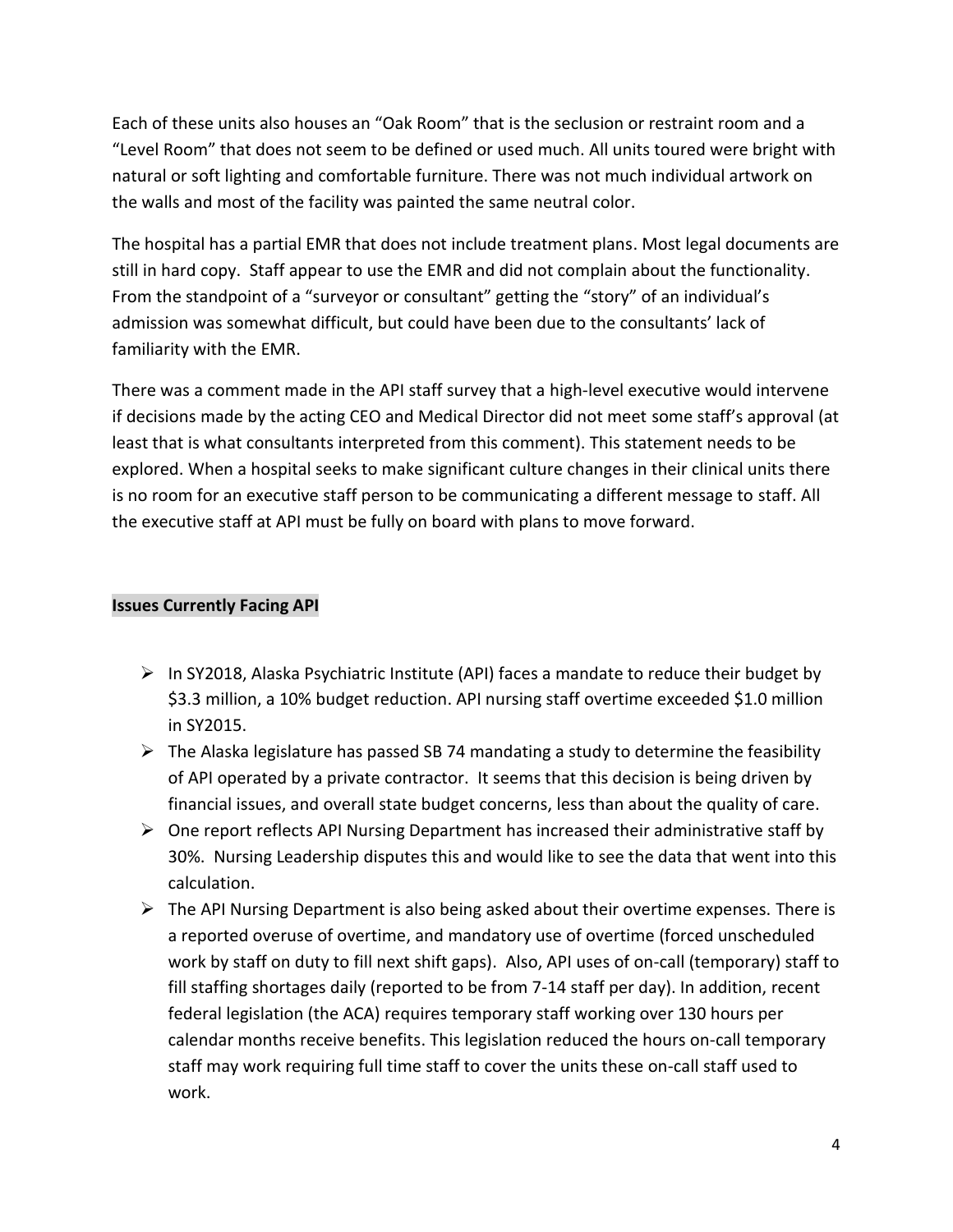$\triangleright$  The adolescent service, Chilkat, is seeing a lot of adverse events that are leading to the use of restraint and seclusion. In addition, this unit is struggling with an unclear mission, vision and values template; a lack use of child and youth evidence-based practices and staff who are confused about the unit's philosophy and model of care.

# Nursing Issues Addressed through this Consultation with Recommendations:

Clinical Practice Nursing Leadership and Evaluation Processes and Program Management:

- Nursing Structure
- Nursing Scheduling Process
- Nursing Evaluation Process
- Nursing Hiring Practices
- Nurse Executive Back-up Plans

# API Chilkat Unit's Issues to Address through this Consultation with Recommendations:

- Chilkat Unit's Purpose
- Unit's Model that Guides Staff Treatment and Support Services including use of Point and Level Systems
- Evidence-based Practices and what this means and how to provide
- Chilkat's staff's roles and responsibilities while on duty
- Suggested Training for Chilkat staff
- Chilkat Documents that require Revision (Staff handbook for New Employees; Patient Handbook; Parent/Caregiver Handbook; Individualized Discharge Suggestions
- Traumatized Staff and how to assist them

# Additional Findings/Recommendations:

- Performance Measures to Monitor for Improved Unit Quality
- API Mission, Vision, Values
- API Treatment Planning Processes
- API Seclusion and Restraint Policy
- API Grievance Procedures
- API Use of Close Observation (COSS) Processes
- API Use of Staff Personal Cell Phones
- API Job Descriptions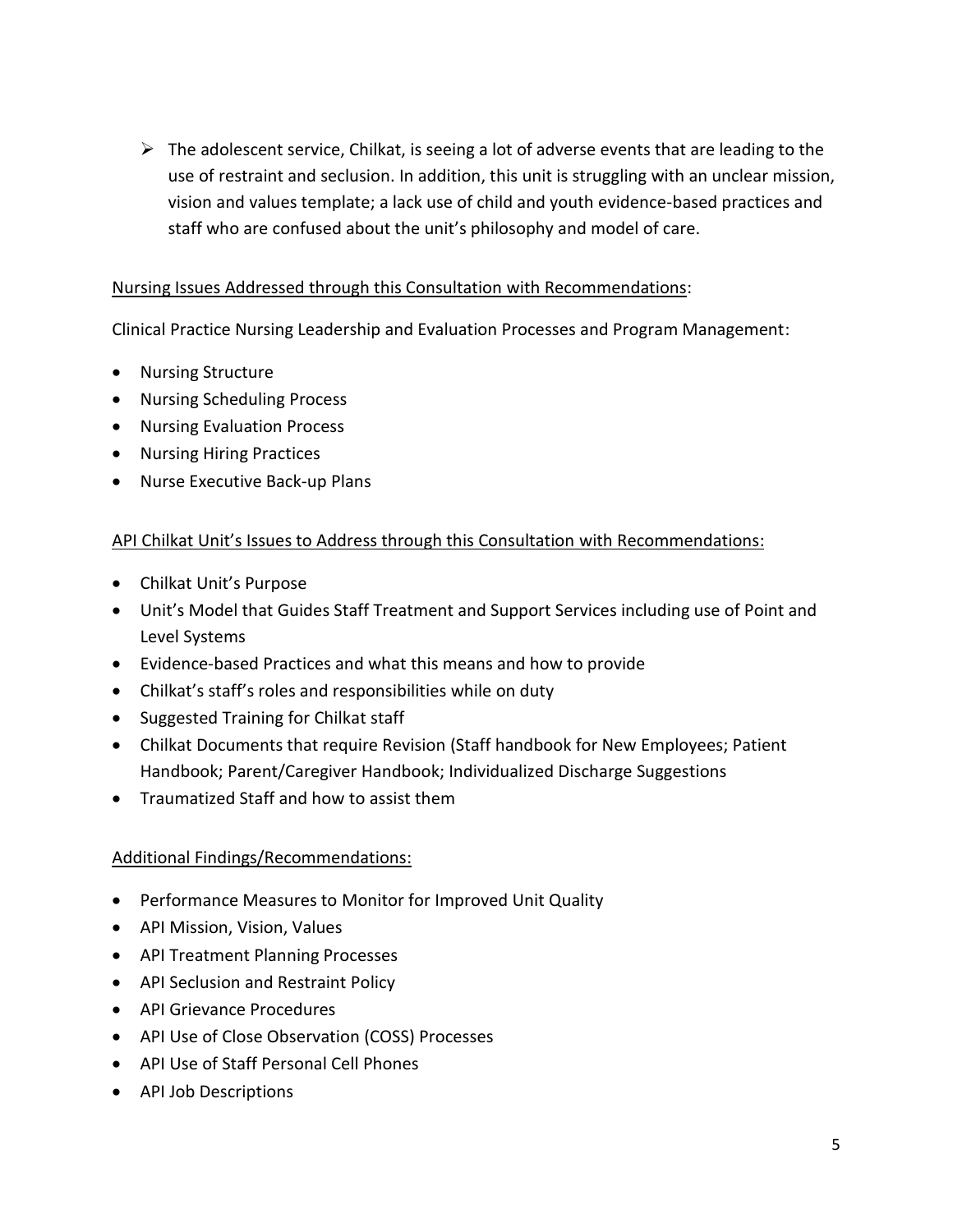#### **Nursing Structure Findings**

API currently has a rich nursing administrative structure for an 80-bed facility. API currently employs a DON, ADON, a Nursing Operations Coordinator, a Nursing Clinical Operations Coordinator, a senior Nursing Shift Supervisor on all shifts/365 days, and five Nursing Clinical Leads that work on the five individual units. In addition, some of these leadership staff's offices are not located on these clinical care units but are located on the second administrative floor.

One issue that became clear was API's current use of their "around the clock" staffing of Nursing Supervisors whom are all RN III's and senior staff. Most reports noted that these highlevel RN supervisor staff spend 60-70% of their time in the nursing office trying to "call in staff to cover vacancies for the next shift."

The API clinical units are staffed using a basic core nursing staffing model that does not take into consideration the very different activities and workload in these units. The two acute adult units are much larger than the other three 10-bed units and have three to four times the admission and discharge work than does the smaller units. The child and adolescent unit (Chilkat) has the next shorter length of stay (30 days LOS) and the next largest amount of admissions and discharges along with an immense amount of discharge communication work with families, caregivers, the courts and foster care services. The Chilkat unit needs another Psychiatric Nurse Assistant (PNA) on at least day shift. That said, the core nursing staffing on these three units needs to take these very different activity levels into consideration.

It appears that the five unit Clinical Leads are serving in positions that straddle both a typical nurse manager position and a typical charge nurse position. This appears to be because at some point in the past these positions were intended to be filled by RN IVs who would be full members of the senior nursing management cohort and function as nurse managers with 24/7 responsibilities for the management of their units. Nurse manager responsibilities included authority for hiring functions and supervision of unit staff nursing; authority for providing disciplinary actions when necessary; staffing and scheduling and performance evaluations. This did not occur; it seems since the required number of RN IV positions never materialized or were used for other positions.

Currently, the Unit Clinical Leads are RN IIIs; are not considered managers in the API nursing union structure and so do not have authority to do much more than act as charge nurses during their shifts. However, the expectations for the Clinical Leads seem to be greater than just to act as charge nurses and these roles and responsibilities needs to be clarified. Also, apparently and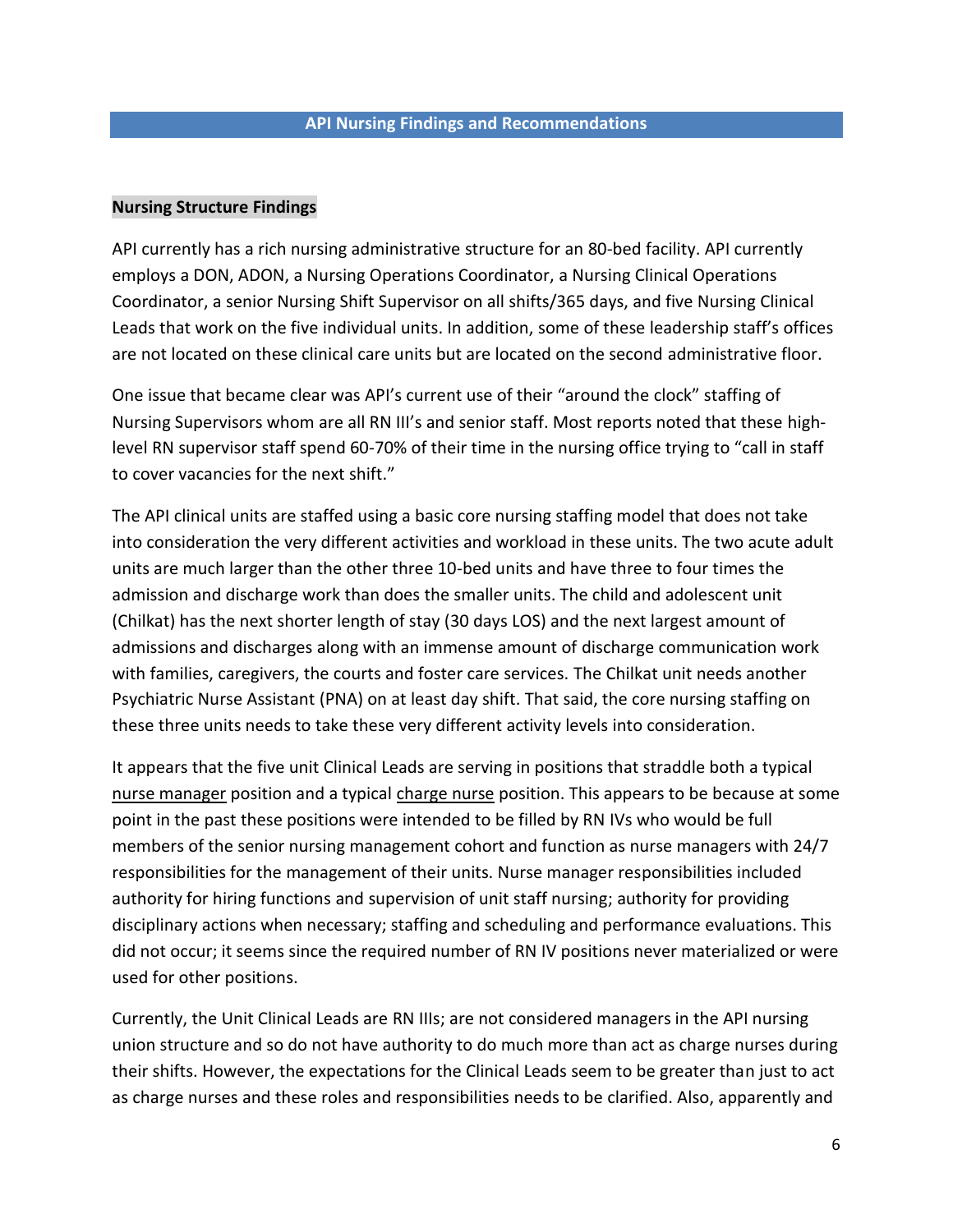significantly missing, is a clear supervision framework by API nursing leader's regarding their roles in supervising and overseeing the API psychiatric nursing assistants (PNAs). This lack of formal supervision is a hospital practice issue. This consultant has never encountered this situation before.

The consultants were not totally clear on the staffing of the Nursing Education Department but it seems to be larger than usual for an 80-bed facility. API Nursing Education staff include three full time FTEs (2 RNs and 1 PNA). This staffing does not include another two RNs that work on the API EMR; and another RN FTE that provides services for Employee Health and Infection Control. Last, there is another nursing FTE that works in the PI department on data collection, patient education on metabolic syndrome, manages the durable medical equipment, oversees the Utilization Management Plan (audits for medical necessity), and other tasks. This role, considering all the tasks, still appears to be a half-time job.

It appears that each API Clinical Unit does their "face to face shift change report" differently. This face to face shift report is doable in the 30-minute overlap between 12 hours shifts and should be standardized once the staff RNs go to 12 hours shifts with the PNAs who already work these shifts.

#### **Nursing Structure Recommendations**

- $\Box$  API is an 80-bed facility. API also has several full-time RN IV nurse executives that include the ADON (supervises 5 FTEs), a Nursing Operations Coordinator who supervises the NSS's (7 FTEs), and a Nursing Practice Coordinator who supervises the Nursing Education Department (2-3 FTES). Most behavioral health hospitals do not employ this level of senior nursing staff in hospitals that are less than 150 beds. The employment of senior nursing staff FTEs depends on several variables (specific executive staff role responsibilities, number of staff supervised; and individual hospital expectations). That said API should review their current Nursing Senior Staff positions and determine what roles are necessary to move this department forward. All executive nursing staff should supervise no more than 8 staff, per AK state standards, depending on other responsibilities and their scope of work.
- $\Box$  The API nursing structure would benefit from full time Nurse Managers on the five units. The two acute adult units with 24-26 beds require a full-time Nurse Manager for each of these units. Given the unique competencies required for the management of a child and adolescent, that unit should have a full-time Nurse Manager even though it is a small unit. The other two 10 bed units could be managed by one Nurse Manager. The promotion of these RN IIIs to RNIV positions would greatly reduce the administrative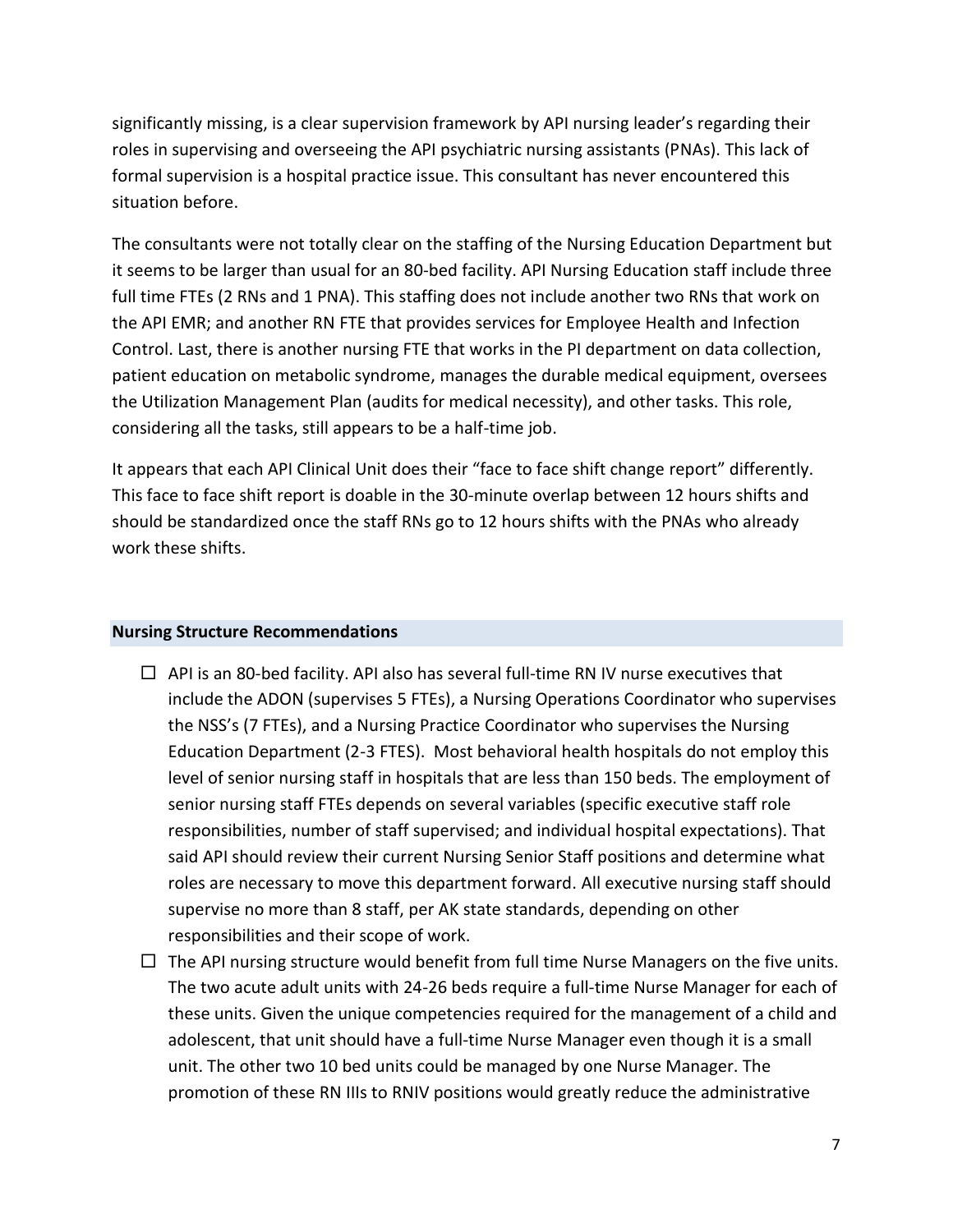load on the DON/ADON and Nursing Operations Coordinator; to the point that one of the latter two positions could be eliminated.

- $\Box$  API should be well able to manage their Nursing Administration Positions with a DON who is responsible for overall nursing practice quality; oversight of nursing policies and procedures development and revisions; daily rounds of all units; review of daily scheduling issues; and review of daily adverse events in depth. These duties need to be reviewed as it was reported they are not current being done by the DON.
- $\Box$  In addition, the DON should be able to supervise the five Nursing Clinical Leads on the five units; three of which are 10 bed units. Supervision in this case requires a 30-minute face to face each week as well as open door meetings when necessary and performance evaluations annually.
- $\Box$  API may well need RNs to manage the EMR implementation but in most hospitals, this primary IT work is not necessarily provided by RNs although the nursing department has significant involvement in this work. API may want to review the use of two RNs in this role where a non-RN IT expert may serve just as well and in a more cost-effective manner.
- $\Box$  For an 80-bed hospital that mostly serves mid-age adults, adolescents and just one unit with older people the role of Infection Control Nurse could be a half-time or contracted position. It was not at all clear why this position is full-time in a facility that does not have physically vulnerable patients as in a geriatric unit or a substance abuse unit dealing with HIV, AIDs and Hepatitis C.
- $\Box$  The use of high level nursing supervisors (NSS positions) (one RN IV, the rest RNIIIs) should be restricted to aiding the five clinical units during the NSS staff person's shift. Hospital nursing supervisors are generally responsible to be the hospital's highest level administrative designee during evenings, nights, weekends and holidays; to provide clinical and administrative oversight functions when the usual hospital executive staff are not present. In these roles, nursing supervisors generally spend most of their time making clinical unit rounds; assisting the unit charge nurses; helping to cover gaps in staffing and assisting staff to take meals and breaks; providing emergency pharmacy coverage; attending any code calls or any other emergency situations; assisting with admissions and discharges off hours; and assuring that the hospital is well functioning throughout.
- $\Box$  API's use of NSS staff during the Monday through Friday day shifts needs to be reviewed. With so many other Nursing Leaders available it is very unclear why these NSS day staff members are also needed.
- $\Box$  The NSS positions at API are reported to be mostly involved with providing emergency staffing coverage; a task that keeps them confined to the nursing office or otherwise engaged in making phone calls during their shifts, up to between 50-70% of their shifts.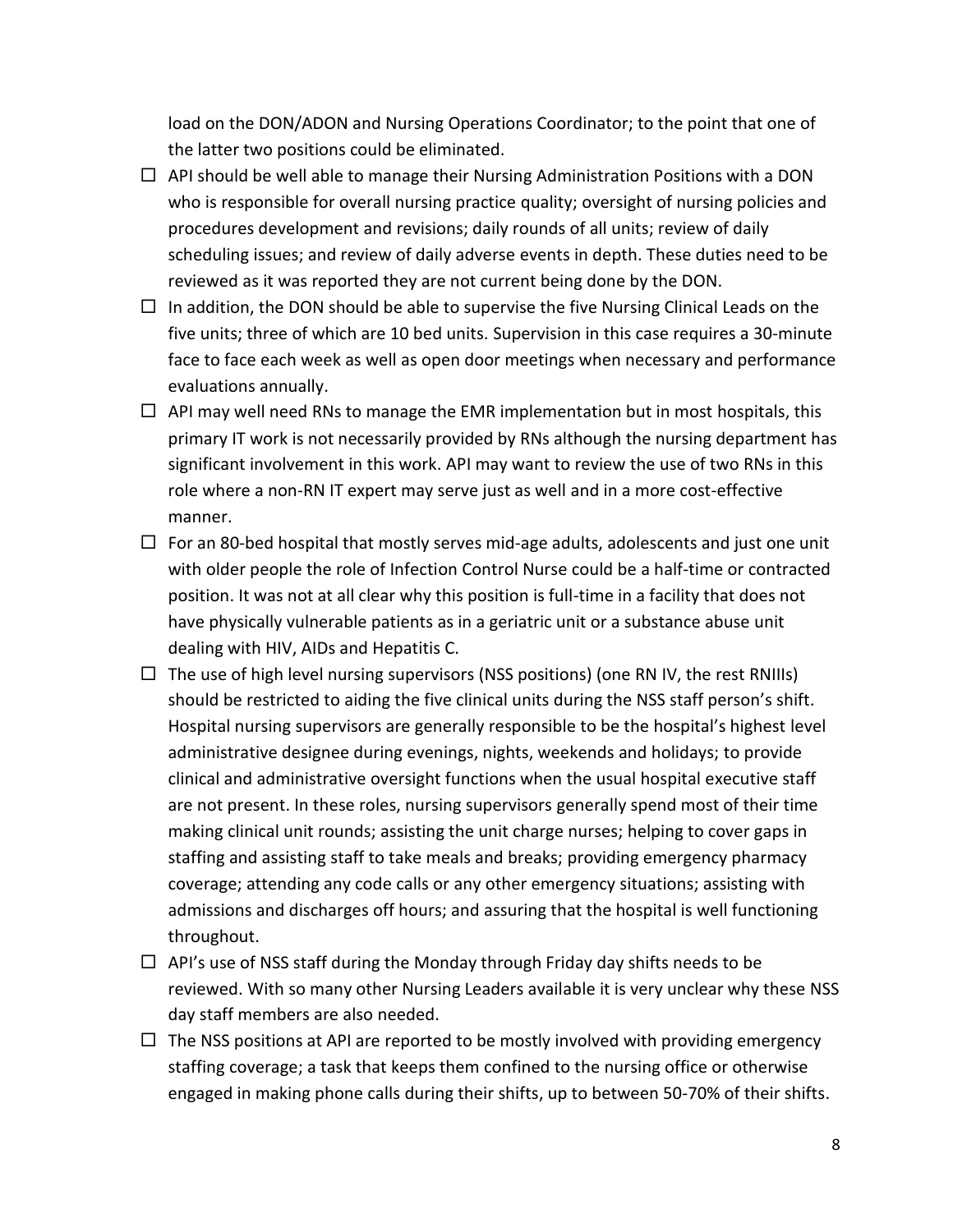Most hospitals use non-RN positions to do this kind of work, albeit with RN oversight. API should review the use of their current NSS positions which were reported by staff to be engaged in staffing activities most their shifts. This is not a good use of high level, expensive, experienced RNs and does not assist the clinical units in doing their clinical work.

- $\Box$  The API core staffing requirements for the two adult acute units needs to be revisited. These two 24-26 bed units are also dealing with highly acute, often un-medicated new admissions at a rate of three to four times the other units. These two units require an additional RN on days and evenings to manage new admissions and the attention that new patients in acute distress require.
- $\Box$  The consultants were not clear on the use of an RN to provide what seemed like restricted duties in the PI Department. Hospital PI departments are not necessarily run by RNs but certainly can be. Usually the DON or ADON hold PI duties for the nursing department as do a senior staff member from each of the other disciplines and departments (physicians, social workers, etc.). At API this work appears to be tasked to the ADON so it is questionable why another RN is assigned to PI. Suggestion is to review the scope of work and tasks by all RNs in the PI department to be sure these are mandatory tasks that add up to full time FTEs. The consultants also want to note that each hospital's PI Department is often different and what needs to be reviewed in this case is the nature of the Nursing Departments PI projects to see if these support a fulltime RN in the PI Department. Otherwise this RN position could be re-allocated to patient care.
- $\Box$  The API face to face shift change report is quite doable in the 30-minute overlap between 12 hours shifts and should be standardized once the staff RNs go to 12 hours shifts with the PNAs who already work these shifts. However, API policy also needs to clarify and direct the manner with which this shift change happens, twice a day, in a 12 hour shift rotation. This includes a clear direction from administrators that the oncoming shift staff to include both the RNs and PNAs to be present at this face to face shift exchange with the off-going shift RN. What this means, in practice, is that the current off-going shift PNAs and, at least one off-going RN on the adult units, needs to stay with the units' patients while this report is going on. Attendance at shift reports needs to be mandatory for all incoming nursing staff (RNs and PNAs) and that needs to be clear to all staff going forward. Missing shift report should be a mandatory counseling unless an emergency occurred. In addition, Shift Report Sheets need to cover all people in care and be standardized.
- $\Box$  The roles of the Nursing Supervisors to provide staffing management, 24/7 and 365 days is addressed below.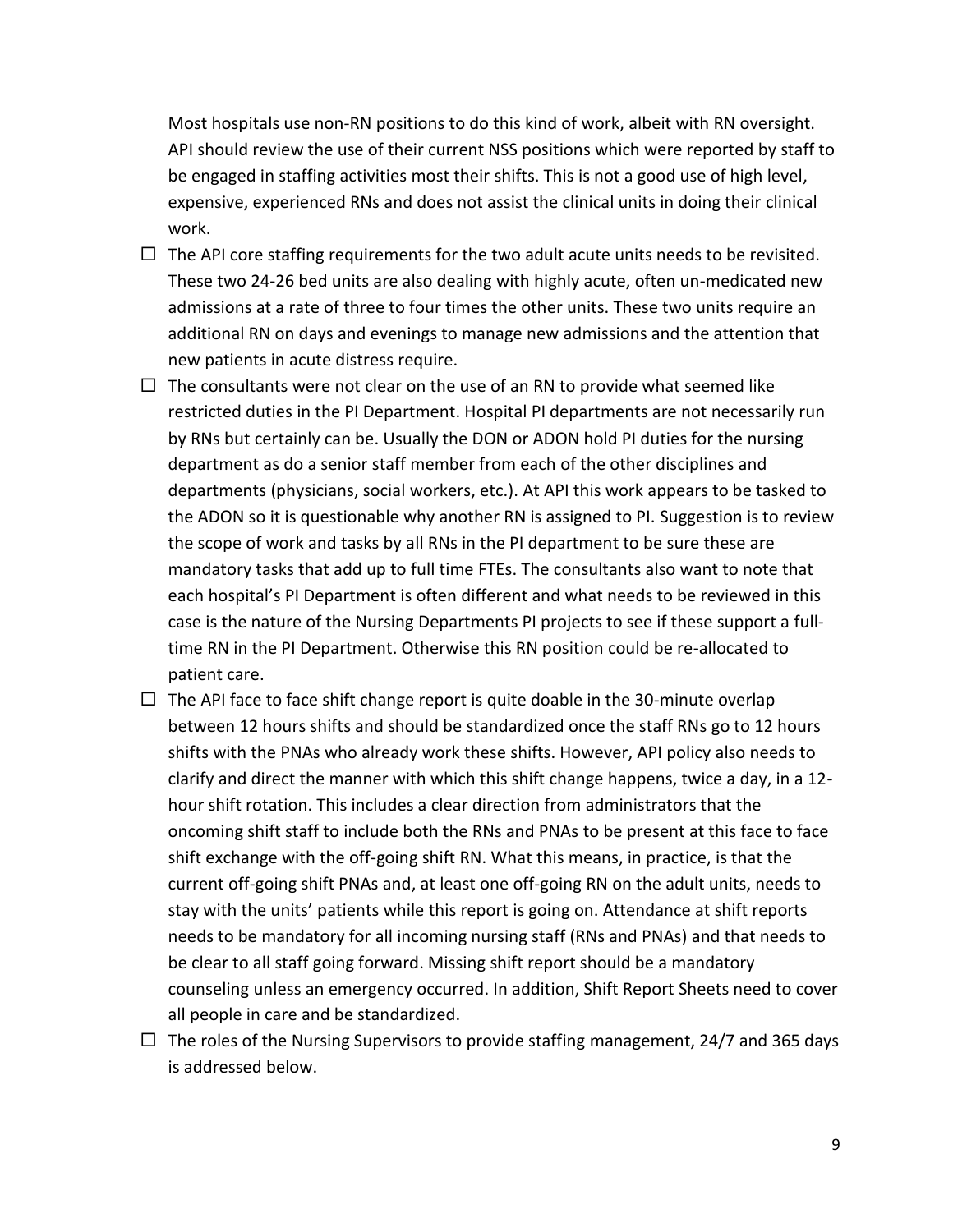# **Nursing Scheduling Process Findings**

API leaders sent current staffing configurations for each API unit and for the API Nursing Executives. This document and verbal reports by a number of staff informed the rest of this section.

At the time of this consultation the Executive Nursing staff were working four days a week and that is an unusual schedule in these consultants' experiences. In most hospitals, public and private, senior nursing executive staff work the same hours as the rest of the executive team; generally, Monday through Friday.

The Nursing Shift Supervisors (NSS) are working on both 10 and 12 hours shifts that include day shifts (that occur while the DON, ADON and the Nursing Ops Coordinator are also on site). The PNAs are working 12 hour shifts while the unit RNs are working ten hour shifts. Reports reviewed note multiple layers of overlap between the API senior nurses (NSS, Clinical Leads, DON, ADON, Ops Coordinator) that work 10 and 12 hours shifts through each weeks schedule.

These different nursing staffing schedules are causing unnecessary overlap and wasted staffing resources without any accompanying data to show improved quality of care. Also, the current use of ten hour shifts for senior executive nursing leaders means that at least one day per work week is left uncovered while executive nursing leader roles require daily coverage in all hospitals.

As noted in the Overview Section, API is now having to cut the hours of their temporary on-call nursing staff (RNs and PNAs) that have been heavily relied upon for years to avoid staffing gaps and forced mandation of overtime. API is going to have to move fast to avoid a large uptick in mandation, as well as, to try and avoid the loss of these temporary on-call staff who have, to now, relied on full time employment at API. This is a difficult path to manage but could be managed with a careful analysis of how many additional "on-call" staff who will need to be added to make up these hours while not infringing on current on-call staff schedules and workloads.

#### **Nursing Scheduling Process Recommendations**

 $\Box$  The API CEO, Medical Director and CNO/DON should review the API senior nurses' FTE's roles and responsibilities. Nursing staff usually make up the largest mental health state hospital department and, as such, over 60-70% of a hospital's budget. Hospital Nursing staff are also the only hospital staff that provide 24/7 hours of care to persons served in hospitals. However, all hospitals must stay within budget so the current table of organization for the entire nursing department should be clear and each position justified based on clear, data-based rationales for each of the senior, administrative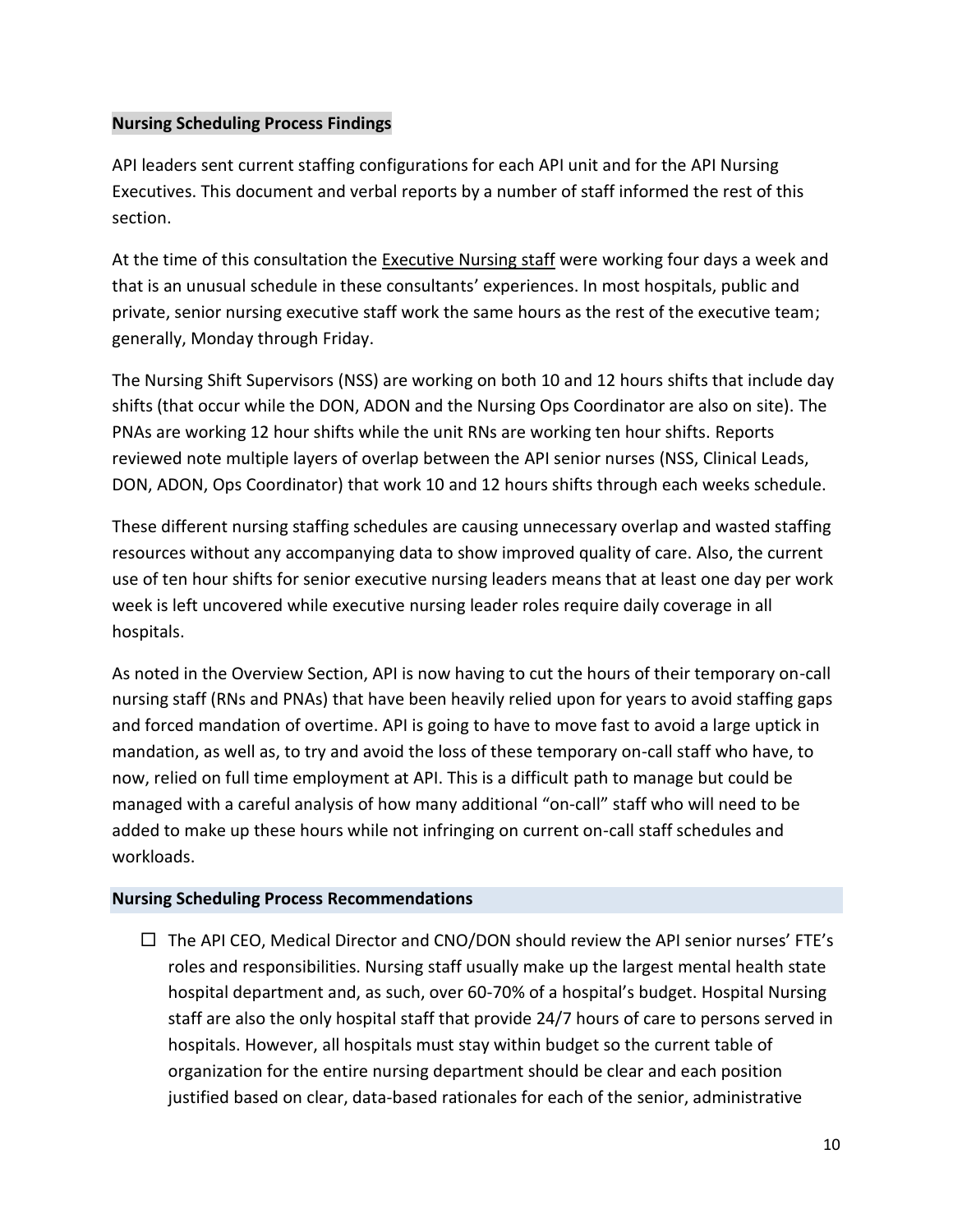nursing positions. In addition, all senior administrative nursing administration positions should be expected to be cross-trained to work on any unit in emergency situations, provide coverage during training, as well as to make routine, consistent rounds during their working hours in all clinical areas of the hospital.

- $\Box$  The consultants understood that there were recent increases to the API Nursing Administration FTE's that caused the reported 30% increase in Nursing Department Administrative staffing at API. This data was not understood by the senior nursing leadership, during the consultant's visit, and should be shared with the API nursing executive leadership timely so all API executives are working from the same knowledge base.
- $\Box$  The consultants recommend a full discussion with the API nursing executive team to discuss a return to five days, regular, Monday through Friday schedules as noted above. Hospitals run 24/7 and 365 days and high Level Nurse Executives at API (the DON and the RNIVs) need to work the same schedule as the rest of the API executive staff.
- $\Box$  The consultants also have understood that unit staff RNs will be joining the unit staff PNA's in going to 12 hours shifts in the next month or so. This is a very good move to reduce staffing overlap times and settle staff into regular routines.
- $\Box$  Attention needs to be paid to why there are Nursing Shift Supervisors working regular day shifts, Monday thru Friday, when the DON, ADON, the Nursing Practice and the Nursing Operations Coordinator are also working. This a not a usual practice in most state hospitals, even in much larger state hospitals, and could reflect a cost saving measure for API, if could be changed. The Nursing Shift Supervisor role should move to evening/nights only (7pm to 7am)12-hour shifts to be consistent with the above trends. This action will be very difficult for API's day supervisors and needs to be approached carefully and compassionately. In all cases these day shift supervisors need to be offered positions on the clinical units that are as close to their current positions as is possible. We understand the issues related to union bargaining agreements.
- $\Box$  In addition, if the day nursing shift supervisors are eliminated, the duties of these nursing supervisors, working day shift at API, need to be studied and these tasks need to be clearly re-allocated to the other senior nursing staff members that are not NSS staff. Otherwise there will be unintended consequences and uncovered tasks.
- $\Box$  In general, most state mental health hospitals in the US use a nurse manager (or similar role) on day shifts and, nursing shift supervisors on evenings, nights, weekends and holidays to provide nursing administrative oversight for all administrative and clinical operational processes and practices on a 24-hour basis, every day. This model should be explored for API's use due to both the improvement in clarity on what senior staff are responsible for what tasks, as well as, cost efficiencies.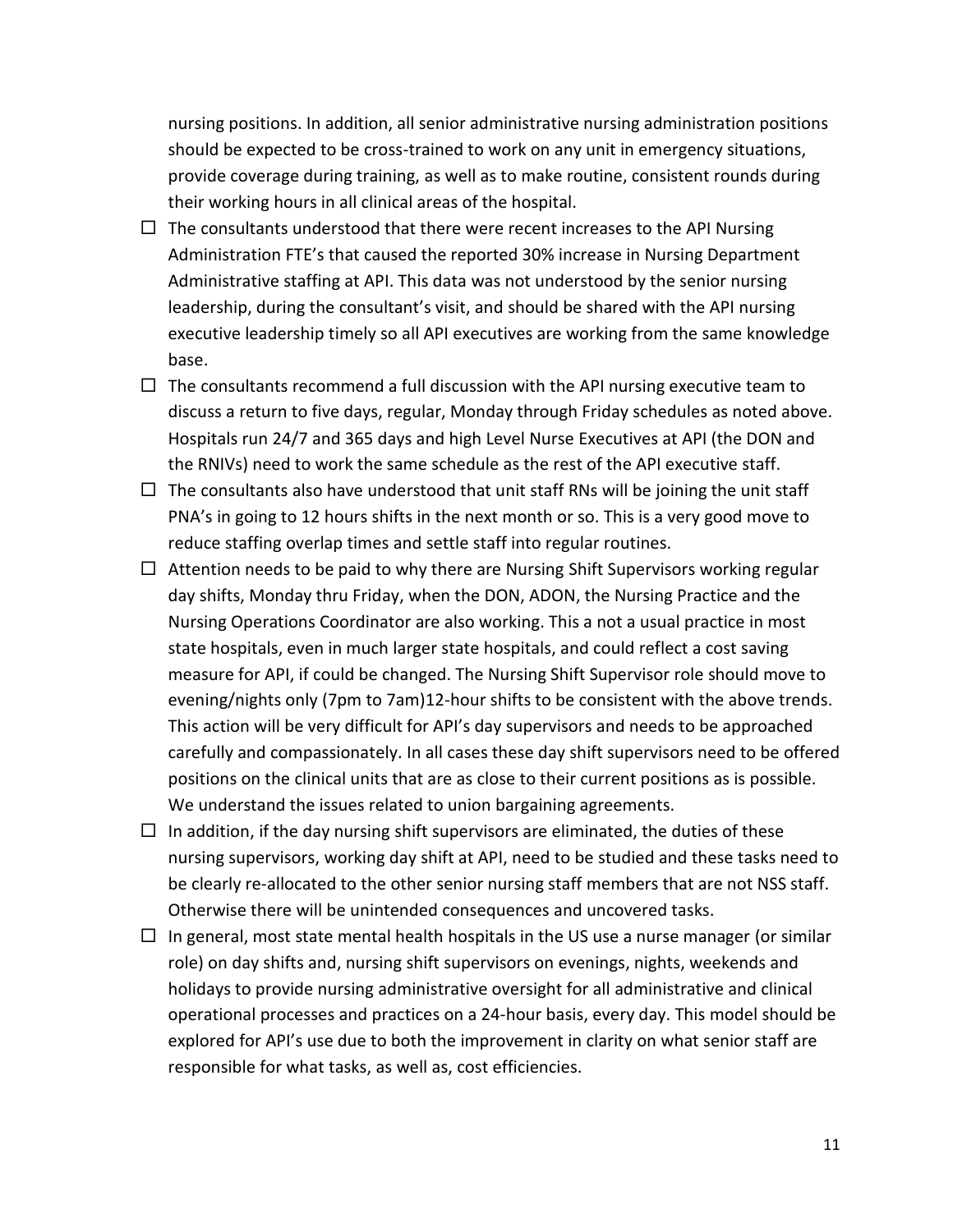- $\Box$  At API, this change in roles, titles, and responsibilities (for the current Unit Clinical Leads) have confused everyone involved including API's current administration who were not there when this change in job status was done.
- $\Box$  As previously noted, API senior executives need to decide whether they want to support a "Unit Manager" model for their units where this RN Manager has 24-7 responsibility for their unit. This would require moving these 4-5 RN IIIs's to RN IVs and will be a relatively small budget issue though potentially difficult to do politically. Or, if API has to work with unit charge RNs, on day shift, that have no power or authority to manage, hire, discipline, or provide 24-hour guidance to their individual unit staff persons, then API needs to expect this work from their CNO/DON and any other senior Nursing leads. And if this is the plan going forward, these daily responsibilities for the API senior nursing management staff needs to be put in writing as this oversight is not functional now.
- $\Box$  Last, API executives need to get out ahead of the reduction of the "On-call" staff that were working full time at API to fill in nursing schedule gaps. These staff include both RNs and PNAs that have been used to working full time. For one action, API executive staff need to find out quickly if temporary On-call staff can sign a legal waiver that they already have health insurance and do not want or need benefits from AK State Government to provide a "work around" regarding this federal law that has affected all the states in this country.
- $\Box$  API executives and budget people need to immediately figure out how many hours are now lost that your usual on-call staff used to provide and calculate how many more oncall staff are needed to fulfill these lost hours. In no way should API seek to cut down their loyal on call RNs and PNAs work but API does need to fill these gaps to avoid regular staff mandation and resulting worse morale.

#### **Nursing Evaluation Process Findings**

Nursing evaluations at API are still only done by RN IVs in the nursing Department. The consultants did not see these evaluations.

What the consultants did notice was a very varied spread of nursing staff evaluation responsibilities across the organization that included individual nursing staff evaluations by persons who did not have daily contact with persons they were expected to supervise. These include the direct care staff performance assignments to the DON, ADON, RN Operations Coordinator and the RN Clinical Practice Coordinator. None of these latter four executive staff work the units or supervise unit staff daily. In general, executive staff for all disciplines should supervise and evaluate the performance of the middle manager staff that they work with.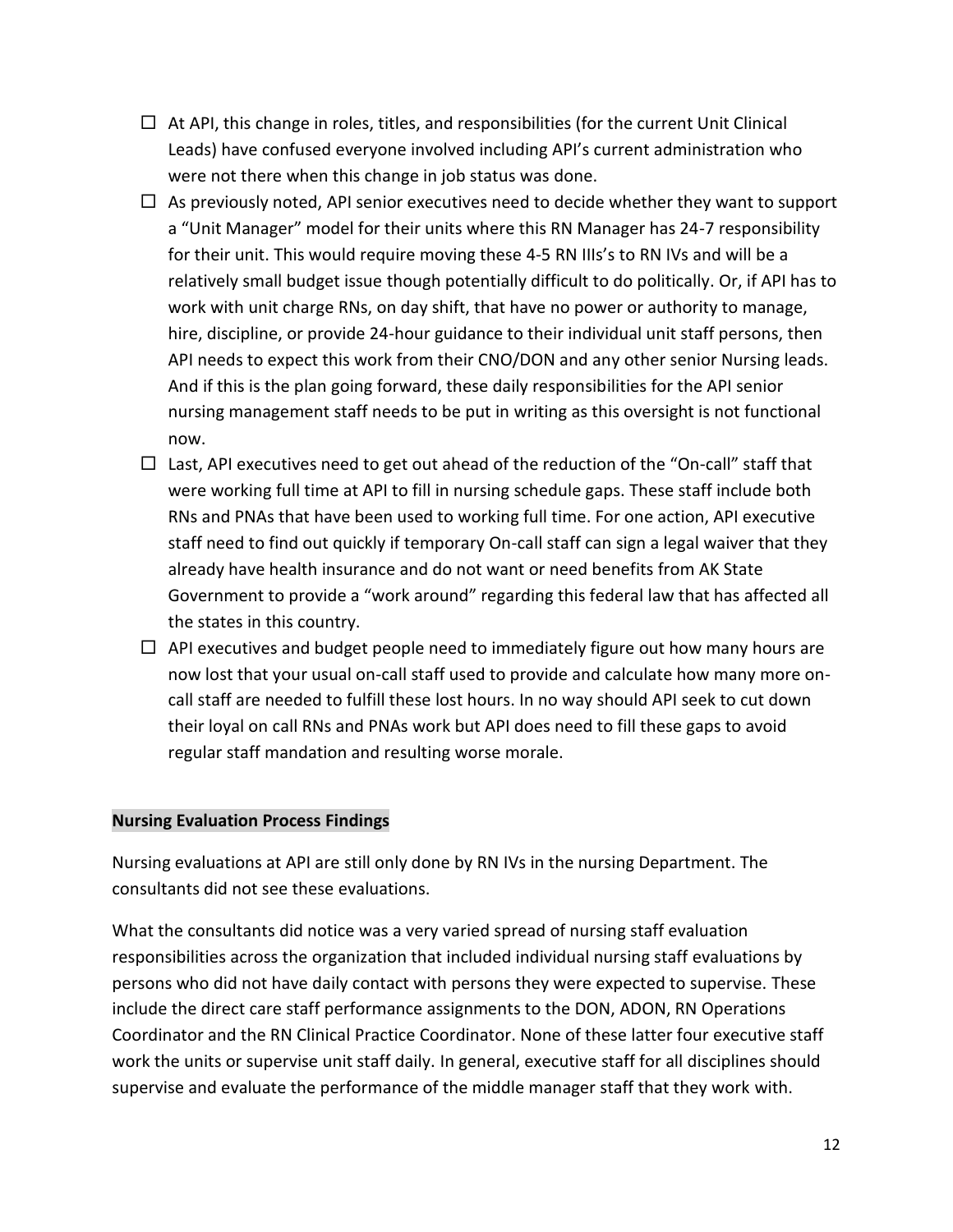These middle managers should supervise the direct care or unit staff they work with. And, frankly, regarding nursing staff, a nurse manager model would allow the Nurse Managers to evaluate the staff they work with, 24/7.

In addition, when queried, the spread of staff nursing evaluations over the API nursing department appeared to be quite varied from seven nursing staff to over 30 nursing staff.

#### **Nursing Evaluation Process Recommendations**

- $\Box$  The API policy on nursing staff expected to perform performance evaluations needs to be revised to include both clinical and attitudinal competencies, not just clinical competences. In addition, all nursing staff need to receive performance evaluations from the lead RN that has the most experience with them, during their work day. Last, no RN should be expected to do more than 24 performance evaluations during one year or some equal amount as the other RNs, including senior executive RN staff including the DON.
- $\Box$  WICHE consultants suggest consideration that API use "360 Performance Evaluations" for the API Nursing Department Executive and Middle Manager staff and all other Clinical Department leaders and middle managers for the next year. After 12 months of doing this kind of evaluation API should review this feedback and determine the API leadership performance evaluation policy, going forward. In general, 360 degree evaluations need to be managed by a very savvy HR staff that understand this kind of evaluation process and are trusted to do this well by API Leaders (with no politics involved and complete anonymity). The consultants can provide specifics on this kind of evaluation process. The consultants also realize that this may not be doable, politically.
- $\Box$  All nursing staff members should be evaluated for performance only by senior staff that work directly with them. If current union rules mandate that only nursing administrators can do performance reviews than 1.) this rule should be changed at next CBA negotiation as it is far from best practice, and 2.) a senior staff nurse can still fill out the evaluation with a sign-off signature by a nursing executive. This, of course, will put the non-supervisor executive leader in an uncomfortable position on whether to sign off on a staff member she or he does not know and has never seen work. This, herein, is the basic flaw in the API current practice regarding performance evaluations. It should not be surprising that API executive staff do not act timely to sign off on discipline on nursing staff that they do not know and have not observed.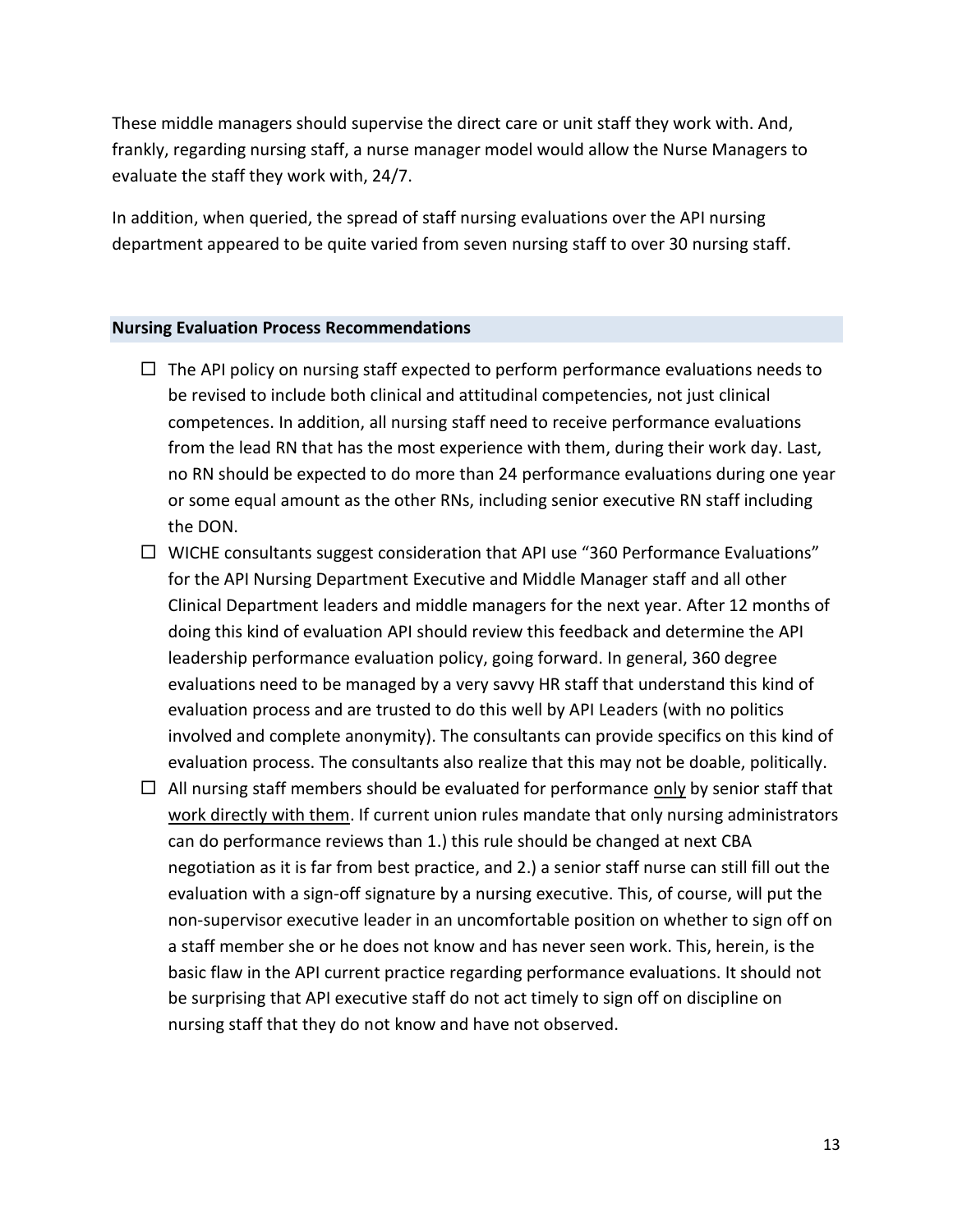#### **Nursing Hiring Practices Findings**

The most important finding regarding API nursing staff hiring practices centers on the fact that the individual unit's nursing clinical leads do not have lead roles in hiring staff for their units. Given that four of these five nursing units have very individualized populations, the fact that these unit nursing leaders do not have a full lead on hiring their own staff is a finding that has some potential consequences, including the quality of care, level of staff morale, and ability to create a true "unit team". In other words, is seems that currently other API nursing department staff make hiring decisions for these units though the Clinical Leads do have some inconsistent input. This is problematic as it minimizes the actual leadership of the Unit Clinical Leads and does not necessarily allow for the hiring of the best fit applicants.

Another issue regarding nursing hiring practices relates to API's current new employee Orientation Processes and Schedule. This previous nursing employee orientation process was scheduled for four weeks of classroom work, followed by 4 weeks of on-unit orientation time. These time frames were recently changed to two weeks of classroom work and two weeks of on-unit orientation time. There were a lot of comments, complaints and suggestions related to the old process and the new process. Other issues that arose included the fact that new employees do not get a full tour of the hospital during orientation and often do not even tour the clinical unit they were hired for until their 5<sup>th</sup> week of employment. Reports included that some new, inexperienced staff were very uncomfortable about their new roles on the clinical unit and resigned shortly after being introduced to their actual job on one of the clinical units which is a waste of API resources.

#### **Nursing Hiring Practice Recommendations**

- $\Box$  API senior leaders need to determine if individual Unit Nursing Leaders (RN III's and PNA IV's) can assume the lead in hiring staff for their individual units with oversight by union approved nursing RN IV's staff. In general, unit nursing leaders are recommended to have the lead in interviewing and making hiring decisions (with oversight by RN IV's with the latter only as pro forma union management requirements) unless that RNIV has a clear and substantial concern over that hire.
- $\Box$  Adult Peer API employed staff should be involved in hiring processes for new staff the adult units, if possible. Another option is to include and pay external peer specialists to participate, for stipends. This practice sends the message to all hospital staff that Peer Specialists are important in determining inpatient staff hiring based on the applicant's knowledge, attitudes, empathy, and understanding of what characteristics are important for inpatient mental health hospital staff to hold.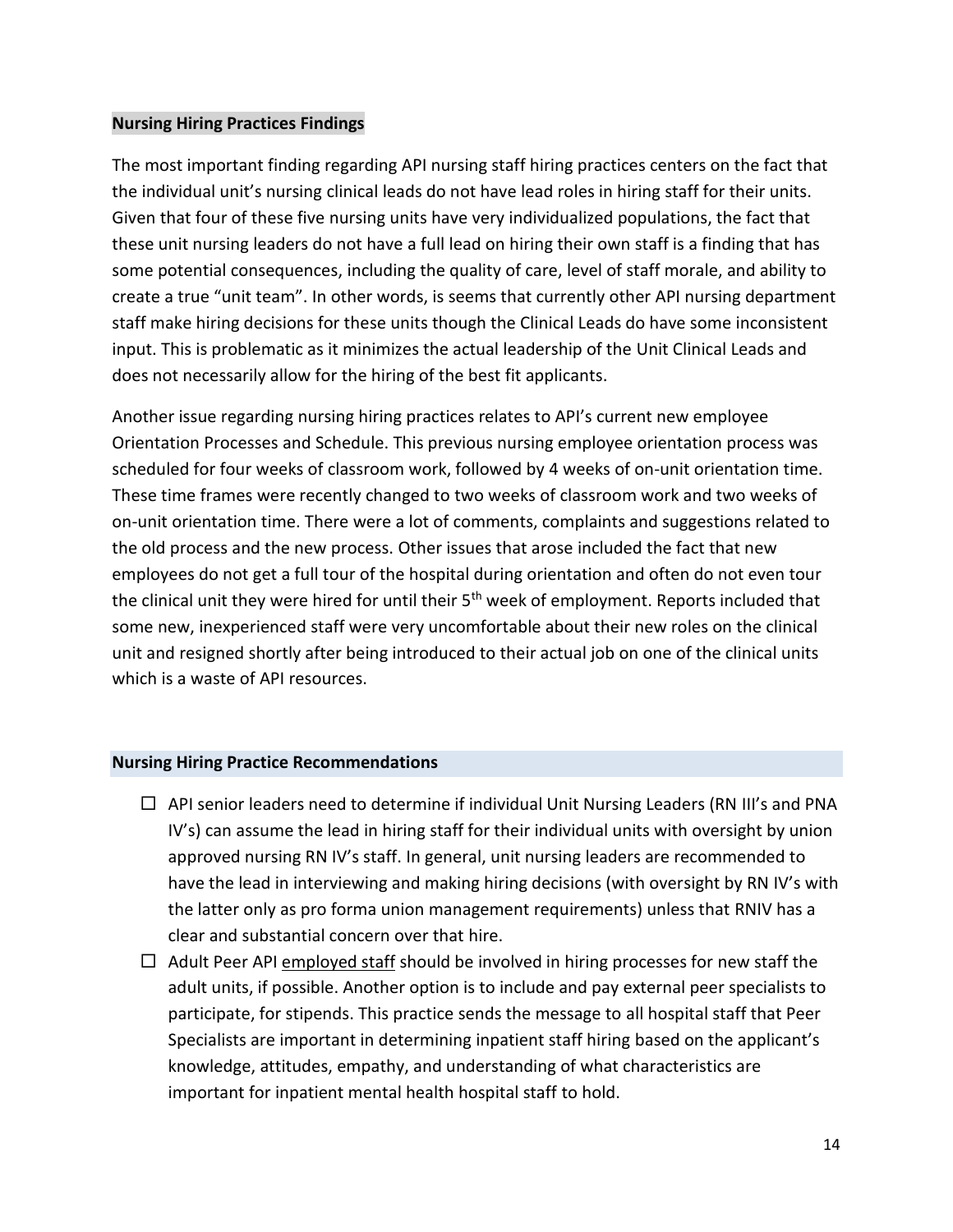- $\Box$  Also suggested is that all hiring practices and applicant interviews include "value-based" interviews that have questions that help determine the applicants' personal values and fit to work at API. In addition, many healthcare organizations have moved to "behavioral" questions where the applicant is asked about how they would respond to certain events. These questions do not have right or wrong answers but are a way to evaluate the applicant's judgement in critical situations such as; "What would you do if a client cursed at you? What would you do if a patient kicked over a chair? What would you do if a client kicked you and ran off?" What would you do if a patient spit out their medication and told you to FO?"
- $\Box$  API's new employee orientation and training process has been reviewed at length to try and make this process more condensed and useful for the new employee as well as to improve hospital operations and first steps have already been implemented. However, given the comments and concerns shared by many knowledgeable nursing staff employees the consultants recommend that executive leaders take another look at this process. For one, it became clear to the consultants that the reduction in classroom time, from four weeks to two weeks was welcomed by many. However, given the needed practice at API to often hire nursing staff, both RNs and PNAs, that have little to no experience in a psychiatric facility, some other suggestions were made that have great merit.
- $\Box$  Include a full hospital tour for all new employees during the first week of general hospital orientation. This tour should not be too intrusive as staff noted that most orientation classes are small.
- $\Box$  After the first week of general orientation (for all new employees) divide the following two weeks (for clinical staff) into half-days in classroom and half-days on the clinical units. This exposure to the actual work environment will assist new employees to quickly determine if they want to do this work. As well, this on-site work orientation will help make the classroom learning more relevant. Finally, having new employees on the clinical units for just half-days will reduce the stress on working employees who are also expected to orient new staff.
- $\Box$  Allow experienced staff to complete their competency checklists as quickly as possible to be able to include them in the count. These experienced employees do not necessarily require the same amount of orientation under supervision that inexperienced employees require.
- $\Box$  Individually tailor the on-unit orientation schedule for each new employee's needs, being careful to assign these employees to senior unit staff that are competent and enjoy mentoring new staff. Avoid, if possible, any "judgement" by unit staff if a new employee requires more orientation than another might.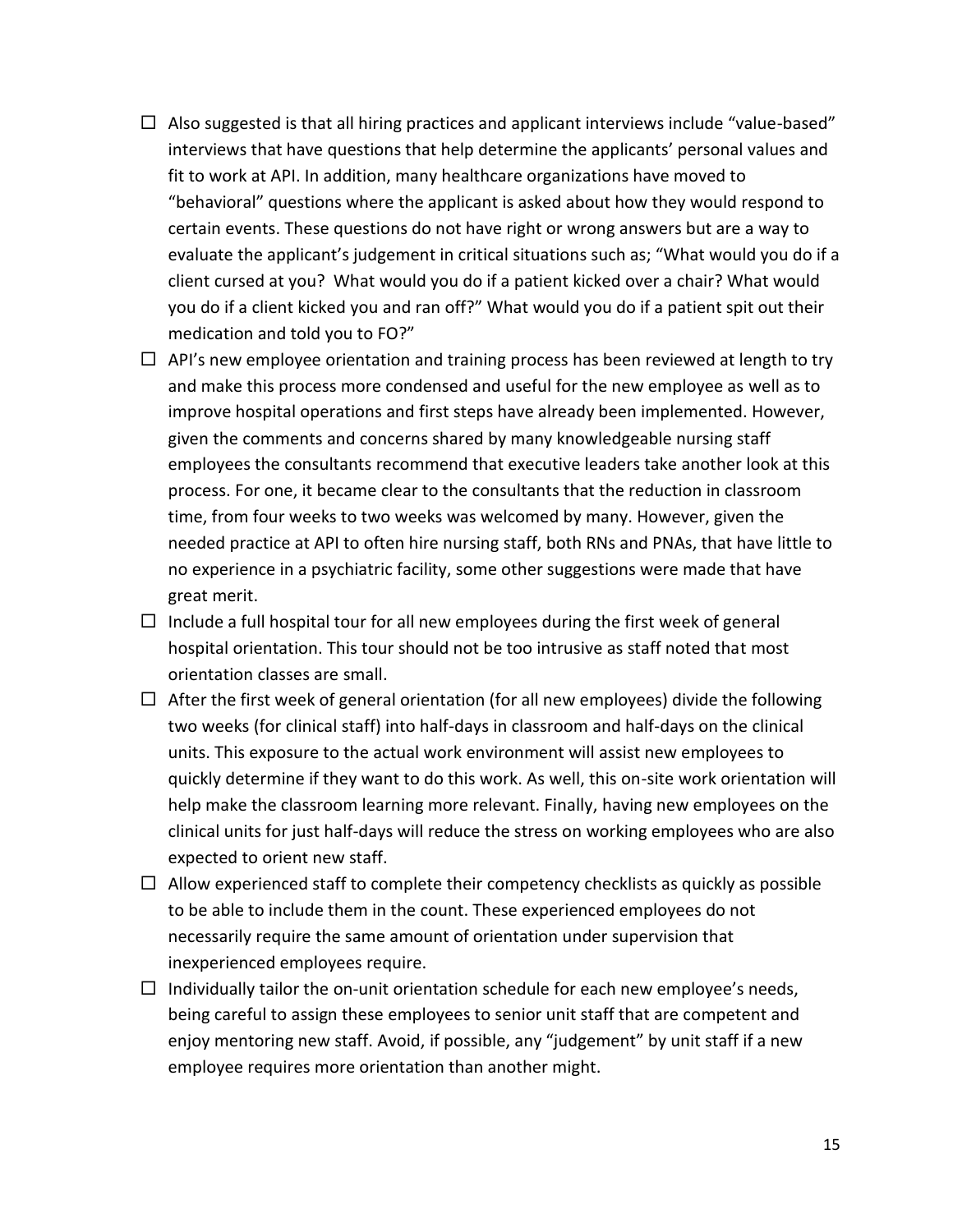- $\Box$  Consider the use of some of the PNA 3s to assist in mentoring new PNAs to avoid putting too much responsibility on the unit PNA 4.
- $\Box$  Have each cohort of new nursing employees (RNs and PNAs) meet separately with a member of senior nursing management on Week 2 and 4 to assure that this new employee is getting what they need from orientation and an opportunity to discuss concerns in a safe place.

#### **Nurse Executive Back-up Plans**

Given the nursing structure at API it appears that the logical back up for the executive nursing administrators (DON, ADON) would be the Nursing Shift Supervisors (NSS). In an emergency, these responsibilities would fall on the NSS currently working. This process seems to be in place.

# **Clinical Practice Nursing Leadership and Evaluation Process Findings**

The clinical practice evaluation processes that are described in the job descriptions for DON, ADON, the Nursing Operations Coordinator (NSS supervisor), and the Nursing Practice Coordinator (Nursing Education Director) all appear to be solid practices. However, it is notable that while all these positions are RNIVs and therefore the only nursing staff able to hire, supervise, evaluate, train and discipline API nursing staff none of these positions work on the clinical units, have offices on the clinical units, or work directly with staff nurses. This creates a problematic situation for staff on the units, especially the Clinical Leads (RNIIIs) who are most closely working with direct care staff. What this model means is that if the Clinical Lead or offshift unit charge nurse has a concern or problem with any of the nursing staff working under his or her direct supervision they cannot, themselves, do much. Instead they must document the problematic clinical or attitudinal behavior and then get an audience with one of the above senior managers to follow through; a senior manager how has not personally seen this problematic behavior putting the latter also in a difficult position. As reported by a number of staff nurses, this is not an easy, timely or well-functioning process. In result, unit nursing staff with problematic behaviors often can continue to perform below satisfaction with little consequences.

Best practices for employee supervision include the following goals; direct, consistent observation of employee performance; timely coaching and mentoring during the workday; addressing staff trauma responses; building a team; supervisor accessibility to answer questions and concerns by the employee; routine recognition of good to great employee performance; routine role modeling by the supervisor; an understanding by the employee that this supervisor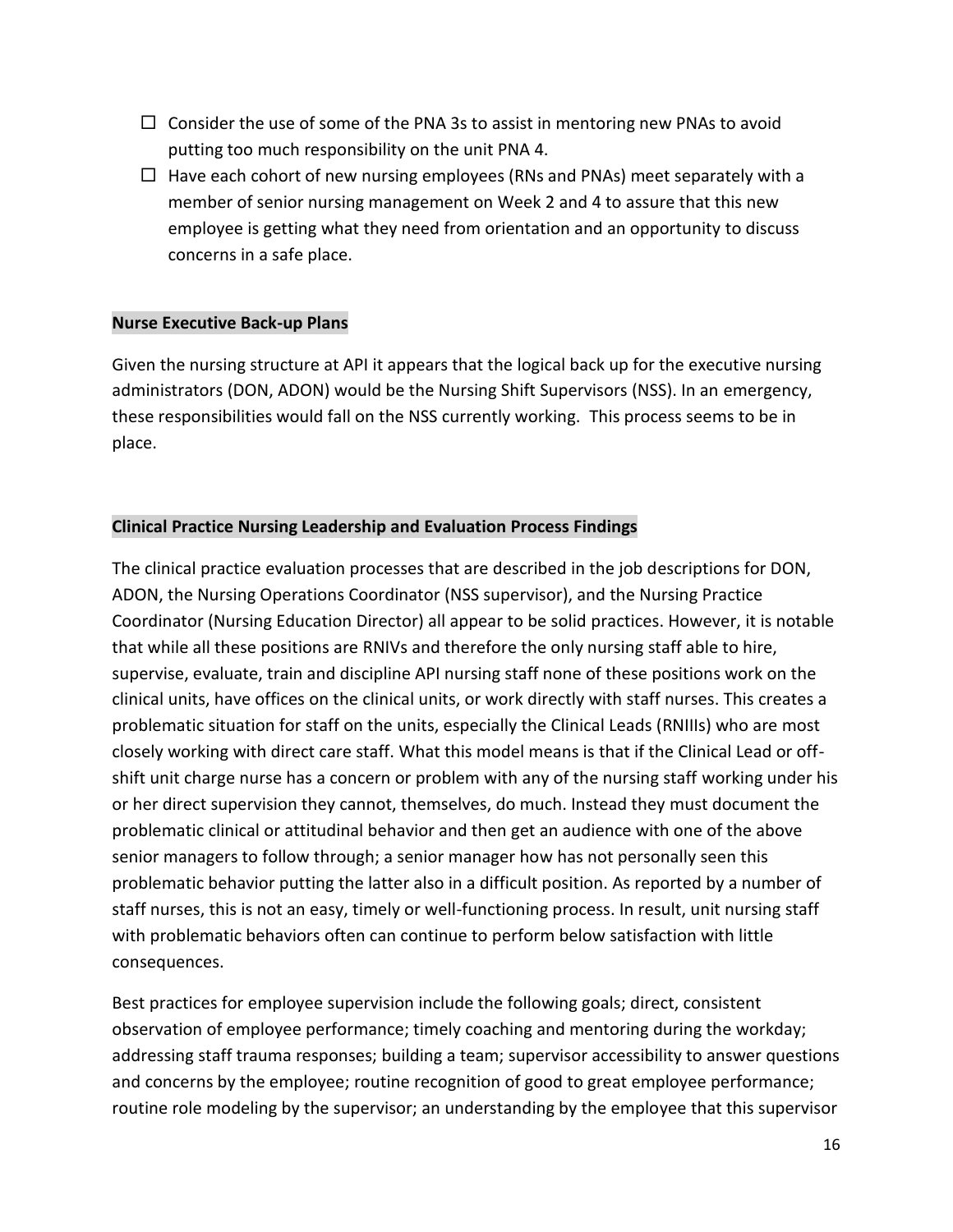will be providing their annual performance reviews; and an understanding by the employee that this supervisor can direct disciplinary action when training and supervision has failed to change employee behavior. (Lorman, 2016; Hughes, 2008). None of these best practices are in place in the current nursing supervisory structures at API.

#### **Clinical Practice Performance Recommendations**

- $\Box$  Daily supervision of the direct care nursing staff working on clinical units at API needs to be re-organized if API hopes to improve the performance and morale of its nursing staff, overall. Current nursing management and supervision of direct care nursing staff have been assigned to four RNIV staff members that have full time mostly administrative positions, are not located on the units, and do not have the time to provide ongoing, timely, quality supervision of nursing staff working on the units with patients.
- $\Box$  While the four RNIV's reference above hold positions that currently require inclusion in the API nursing union's cohort of senior management staff the lack of RNIV supervisors at the individual unit level is a real barrier to efficient, quality nursing practice performance. The best option now may be to revise the current job descriptions of the four RNIVs to reduce those responsibilities to 3 RNIV positions and use the extra RNIV salary to pay to upgrade 4 RNIII Clinical Leads to become Unit Nurse Managers, with the necessary authority to manage these units and staff. If this could be done the consultants could see a much lessor need for an RNIV in either the Nursing Practice or Nursing Operations role. The consultants understand the obstacles to this work but suggest these changes in any case.
- $\Box$  For instance, with the elimination of day shift NSSs, the Nursing Operations Coordinator position would not be necessary going forward. For instance, the need for the Nursing Practice Coordinator to hold management authority is unclear. Most nursing education department directors do not hold the authority to hire, fire, coach, counsel, or schedule staff nurses working on clinical units as these are not the tasks that they are mainly responsible to do. This statement is not meant to indicate that the education director is not an extremely important position; just to make the point that using an RNIV position for this role is probably unnecessary.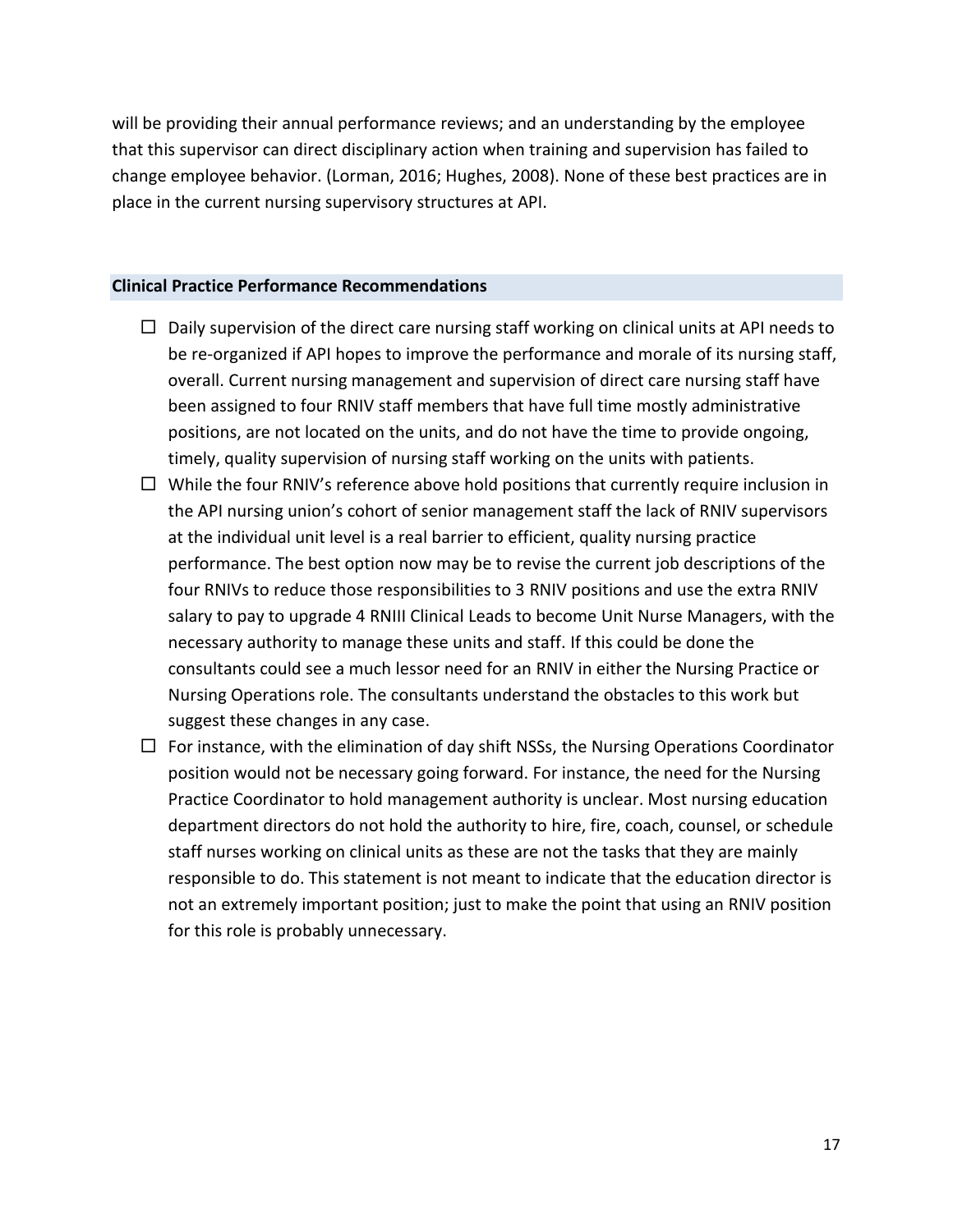#### **Chilkat Unit's Purpose Findings**

Based on comments made by some staff in the API survey that was done some few months ago (data sent to consultants) it does appear that API leadership needs to assist the Chilkat leaders to clarify the core purpose of this unit's services. This unit is serving relatively acute adolescents ages 13-18 years for an average length of stay of 30 days with frequent outliers. Based on the adolescents being admitted, their issues, and the relatively short length of stay on this unit it appears that the Chilkat Unit's staff need to be fully trained on how trauma in childhood sculpts the developing brain and responses to stress, as well as, learning how to integrate traumainformed care principles and practices throughout the unit's services. Effective training for staff could assist them to decrease the use of coercive interventions and extend their tolerance for non-dangerous, while also problematic/obnoxious behaviors. At the least Chilkat staff need to learn that "what worked with their own children is unlikely to work with kids with significant trauma histories." It was a bit disconcerting to hear, staff and after staff, talk about their experiences with their own kids as an experience that was driving their interactions with the very traumatized kids on this unit.

#### **Chilkat Unit's Purpose Recommendations**

- $\Box$  What the Chilkat unit should not get engaged in is trying to "fix" these youth, long term; that is a goal for longer term treatment program. Instead this unit may want to concentrate on doing no harm; stabilizing youth admitted; successfully engaging these youth in early treatment; and helping youth build solid relationships with staff during this admission as a template for their future.
- $\square$  Suggested goals for the Chilkat could focus on:
	- Keeping kids safe,
	- **Developing relationship-building skills through staff and client interactions and** programmatic changes,
	- **Helping these kids feel successful every day,**
	- Making families/caregivers feel important and welcome in the care of their youth,
	- Assisting these young people to understand what has happened to them and why they are struggling,
	- Assisting these young people to participate in school or other meaningful and productive experiences during each day, including part time employment (for minimum wage) for the older youth who stay longer (this work is being done in a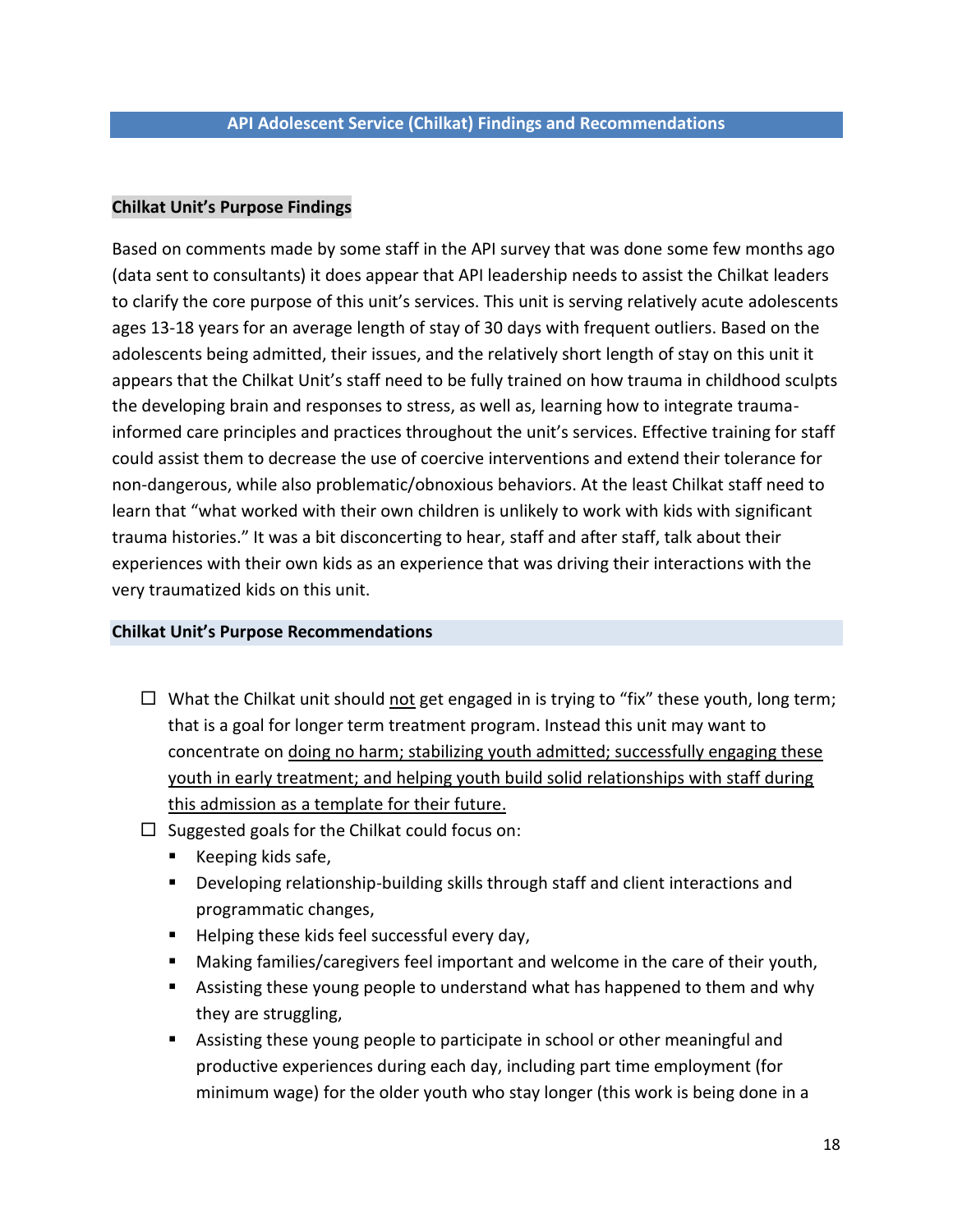number of public state facilities for older youth and adults). Education first, work second, at the two most normalizing activities that older youth normally experience; as such are valid clinical interventions, and,

- Always involving these clients in their treatment planning sessions.
- $\Box$  PNA and staff RNs will require coaching to provide this kind of support for each of the children and youth they are assigned to. Staff do not necessarily know how they should act in these situations so staff will need training and mentoring by supervisors or external people to learn how to do this work.

The ARC model as authored by Kinniburgh, Blaustein, & Spinazzola (2005) is a useful model but will need to be "chunked down" into understandable outcomes and interventions for unit staff. This is doable but beyond the scope of this consultation.

# **Chilkat Unit's Model that Guides Staff Treatment and Support Services including use of Point and Level Systems Findings**

The current Chilkat model uses a point and level system that is not evidence-based and does not result in consistently good outcomes, on this unit and on similar units in most of country. However, some of the Chilkat staff believe strongly in this model and rue the day that this model was weakened, according to their observations, both in the survey and onsite with the consultants. As such, the Chilkat staff need training on how to replace this Point and Level System Model that is based on "making patients be compliant" while downplaying their individual histories and behaviors. Point and Level systems seek to make every person (child, youth, adult) on any unit a "homogenous" group of people whether adults or younger people. At best these programs create "compliant patients." At worst, they further estrangement from staff; and further feelings of humiliation, shame, being different, and being a failure. What point and level systems do is create class systems (in behavioral health settings) where "good kids" get all the rewards while the kids that are most deeply troubled do not have any reason to move forward.

Point and level systems are based on the very common human "belief" that "consequences" for objectionable behavior work as a deterrent for that behavior. Any seasoned behavioral health staff person knows this does not work and that trying to treat traumatized children and adolescents the same way as most parents "parented their non-traumatized children" is an ineffective set of interventions. When a child that has been so traumatized has lost hope that the future will be any different, for them, these interventions are counterproductive and more damaging. That is NOT what the Chilkat Unit wants to do.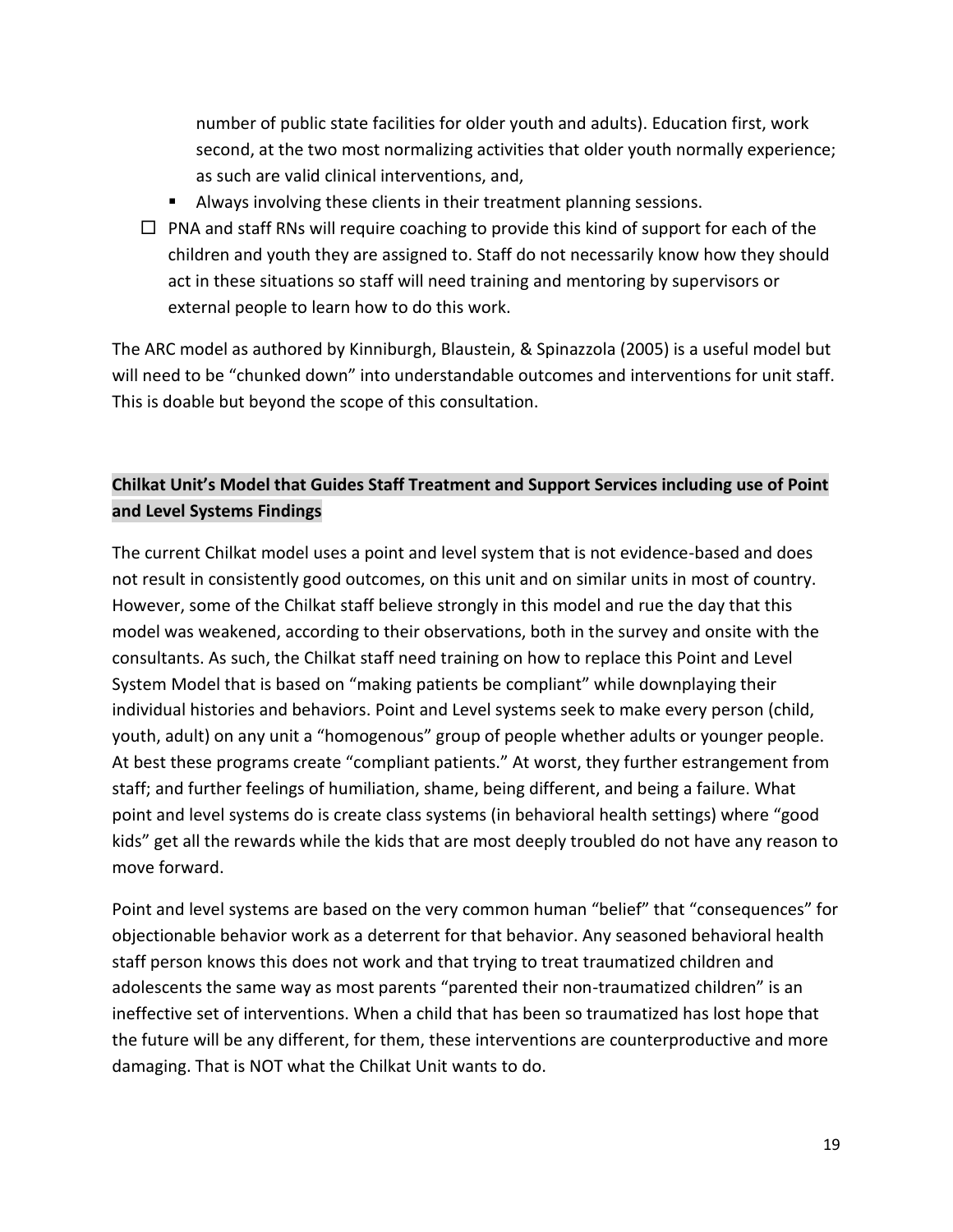#### **Chilkat Unit's Model Recommendations**

- $\Box$  The Chilkat Unit needs to re-focus and re-vamp their inpatient milieu to include individualized daily activities and rules, such as:
	- Every staff member does informal check-in rounds to check in with each child**/**adolescent in care after shift report. This provides an opportunity for staff to introduce themselves by name and role, learn the child's name, assure the child that they are there "for them" for this shift' and to do an emotional "affect check" so each staff member has a baseline at start of shift. Asking the child what they are doing or planning for the day is also suggested.
	- Each child on Chilkat needs to have an initial safety/calming plan done on admission and these strategies shared during shift report and in easy reach by staff. Some facilities have created client copies of these plans for the child to keep. When a planned intervention fails, the plan is re-done within 24 hours. It was noted that API Chilkat uses a model like this but that it could be simplified for better outcomes.
	- On admission, the expectation and need for safety for everyone on the unit is discussed, as well as the staff's wish to not have to take control or use coercive interventions. The client is asked about their thoughts on this goal and that is documented.
	- Next day after admission, initial assessments continue. Each youth is met in treatment team within 48-72 hours (this is a usual time frame based on 30-day average length of stay); the reasons they were admitted are discussed in a kind manner; and a daily initial unit schedule is devised. If the youth will not yet commit or engage in treatment or school than this "engagement goal" becomes the goal on the plan and individual staff are identified to meet with that child multiple times a day to try and engage them in a variety of individual activities (cards, games, computer work, art, reading, music (listening with staff), current events, general one to one sessions. This latter work continues with these adolescents until they agree to go to school. For adolescents who may be older, and who end up admitted for months, a hospital-based part-time employment opportunity may work best (with minimum wages paid to the individual).
	- **Current best practices for child and youth inpatient treatment are clear that** these stays should be only for stabilization, engagement, relationship building practices, and more intense assessment work Caldwell et al., 2014). Children and youth should get most long-term care services in their natural communities, including schools and home. (please see the Building Bridges Initiative work)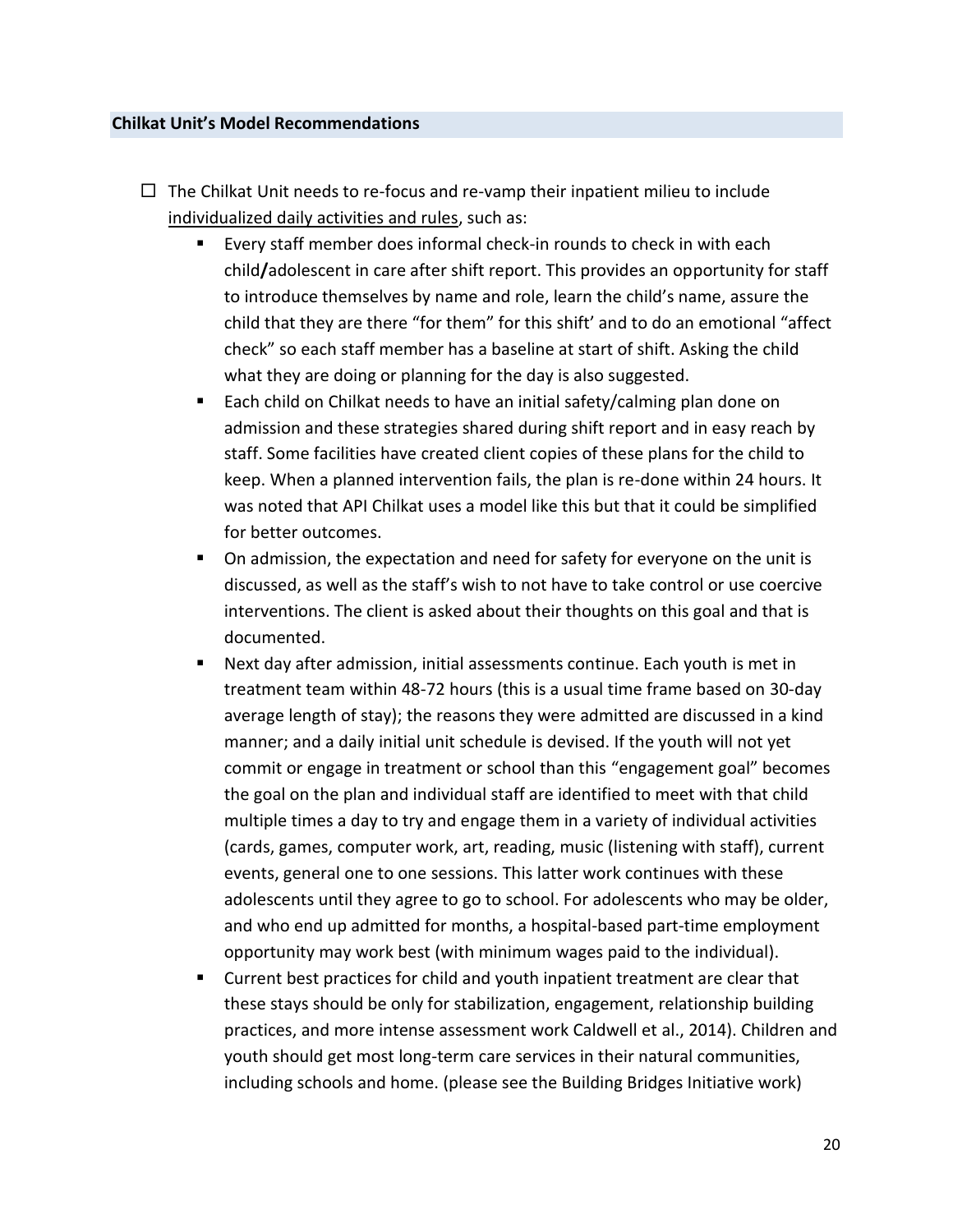- If any client refuses school, on whatever day, staff should make efforts to talk them into going to school. But if they continue to refuse than a "non-school" plan should be immediately put into place that includes any activities where the child can feel successful, effective and productive and be praised for. All activities are open to be used by unit staff, individually or in small groups to engage these kids that, for some reason, are refusing school that day. The goal is to make that day feel good for the child and that they have been successful, while prompting the importance of school and trying to find out why the child refused to attend. In addition, API should adopt a practice where no staff may cancel an activity without an executive clinical leader approving that cancellation. It is often way too easy for unit staff to cancel activities.
- Every morning the Chilkat unit should continue to hold a community meeting with all kids and staff to discuss how everyone is doing and find out if there are any milieu issues that the staff need to solve. This kind of meeting should also occur before bed to again "check in" with each kid to see how their day went.
- Every day these kids need to get at least two hours of strenuous exercise if possible. Strenuous exercise releases endorphins and makes us all feel better, overall. These activities should be prioritized and all efforts put into exercise activities that each youth is excited or, at least, willing to do.
- The kids need to tell staff what kinds of leisure group activities they would like to have available and these can change from kids to kids. All efforts should be made to meet these requests.
- The Point and Level System should be phased out and replaced with only a "Safety Level System" where kids are only restricted to the unit based on significantly unsafe behaviors in the last 8-12 hours. A restriction of a kid to the unit should only be based on credible imminent danger. Otherwise all these kids should have the same privileges.
- Once staff find out each of the "kids in care" preferences for daily activities these should be provided, if possible. API needs to consider providing computer and social media access for these kids as that is what is normal for their age group in their communities. There are ways to manage this and block sites etc. but restricting kids over age 12 from social media contact with family and friends is not normal anymore. Of course, access to social media should be somewhat restricted to three or four hours per day and in between treatment activities.
- Finally, the Chilkat unit staff (not sure whom) should be responsible for praising each child in care, every day. No matter how their day went, each child is bound to have done something worth praise.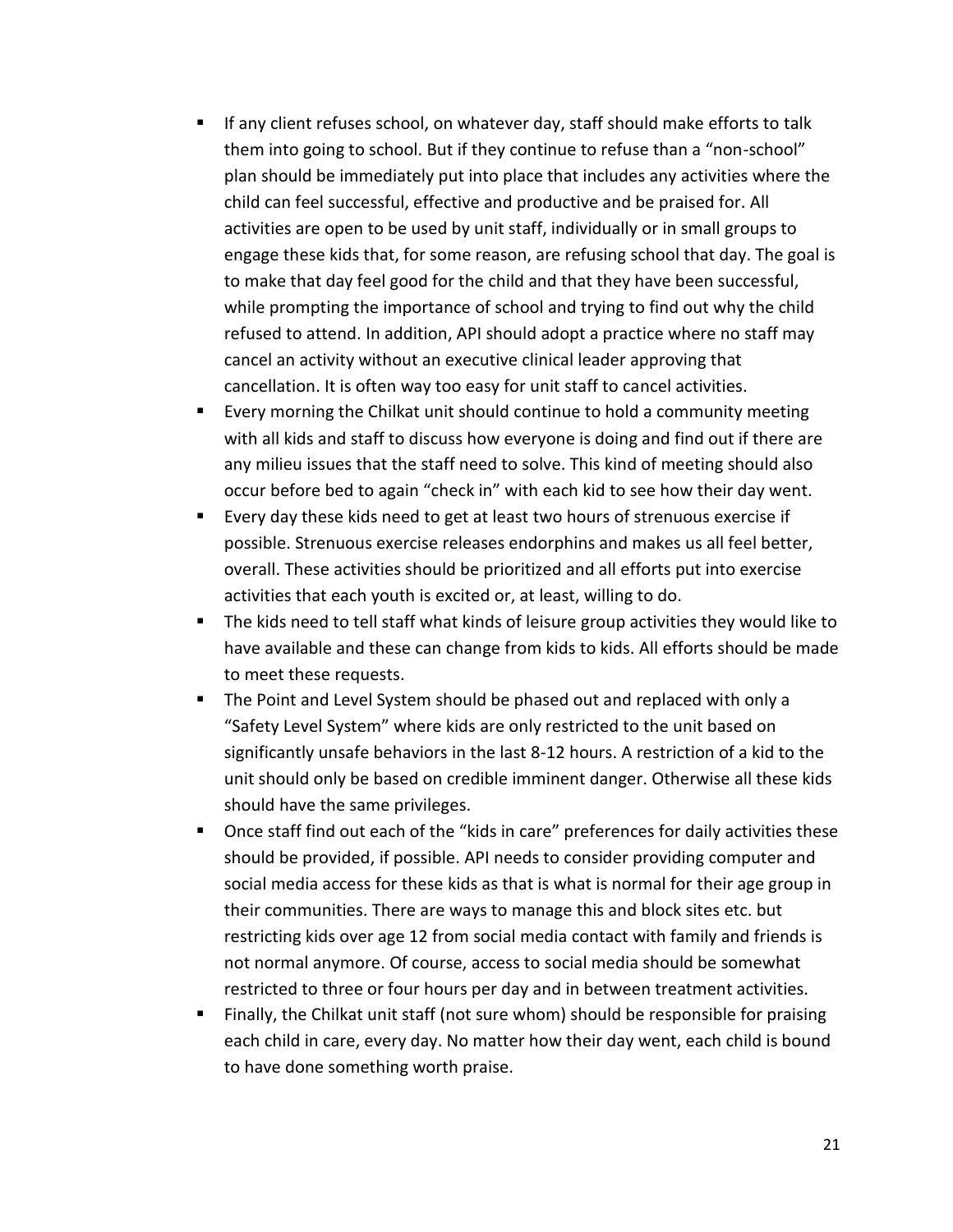$\Box$  Cultural Diversity and Linguistic Competencies - The Chilkat Unit serves many Native Alaskan children and adolescents but when you tour that unit the visitor sees almost nothing that is culturally relevant for these kids. In contrast, when you visit New Zealand behavioral health units, every unit is covered with art from the Maori tribes, signage is in both languages, and every effort is made to make a native Maori to feel at home and accepted. The Chilkat Unit needs to hire a native Alaskan to come into Chilkat on a daily basis and perhaps all of the other adult units (consultants did not get info on cultural breakdown on all units) to do this much-needed work. In addition, the kitchen and the dietician needs to assure that usual native foods are available to these kids and adults. Last, signage and all youth received documents need to be in both languages.

# **Evidence-based Practice Implementation, what this means. and how to provide these services Findings**

API does not seem to be using literature promulgated evidence-based or promising practices on this unit based on a review of the activity schedule and discussions with a number of staff.

#### **Evidence-based Practice Implementation Recommendations:**

- $\Box$  API needs to choose several EBPs to implement in this unit. The top choices considering the venue and goals of this unit point to Motivational Interviewing (MI), Cognitive Behavioral Therapy (CBT), Trauma-informed Care (TIC); and Family-psycho Education or First Episode Psychosis (FEP) [Families Only]. Children and Youth or Families should get sessions on these EBPs at least 2-4 times a week. For all involved families, this latter training could be done via webinars.
- $\Box$  API will likely need to bring in external trainers for these EBPs. API should ask for "train the trainer models" for any EBP training. Following the trainings, staff will need support, mentoring and supervision to successfully implement the EBPs.

# **Chilkat Staff Roles and Responsibilities Findings**

Chilkat staff seem to have been trained in basic unit control, the use of points and levels, and generally trained for custodial management that is not their fault, or anyone's fault. This is common across the country.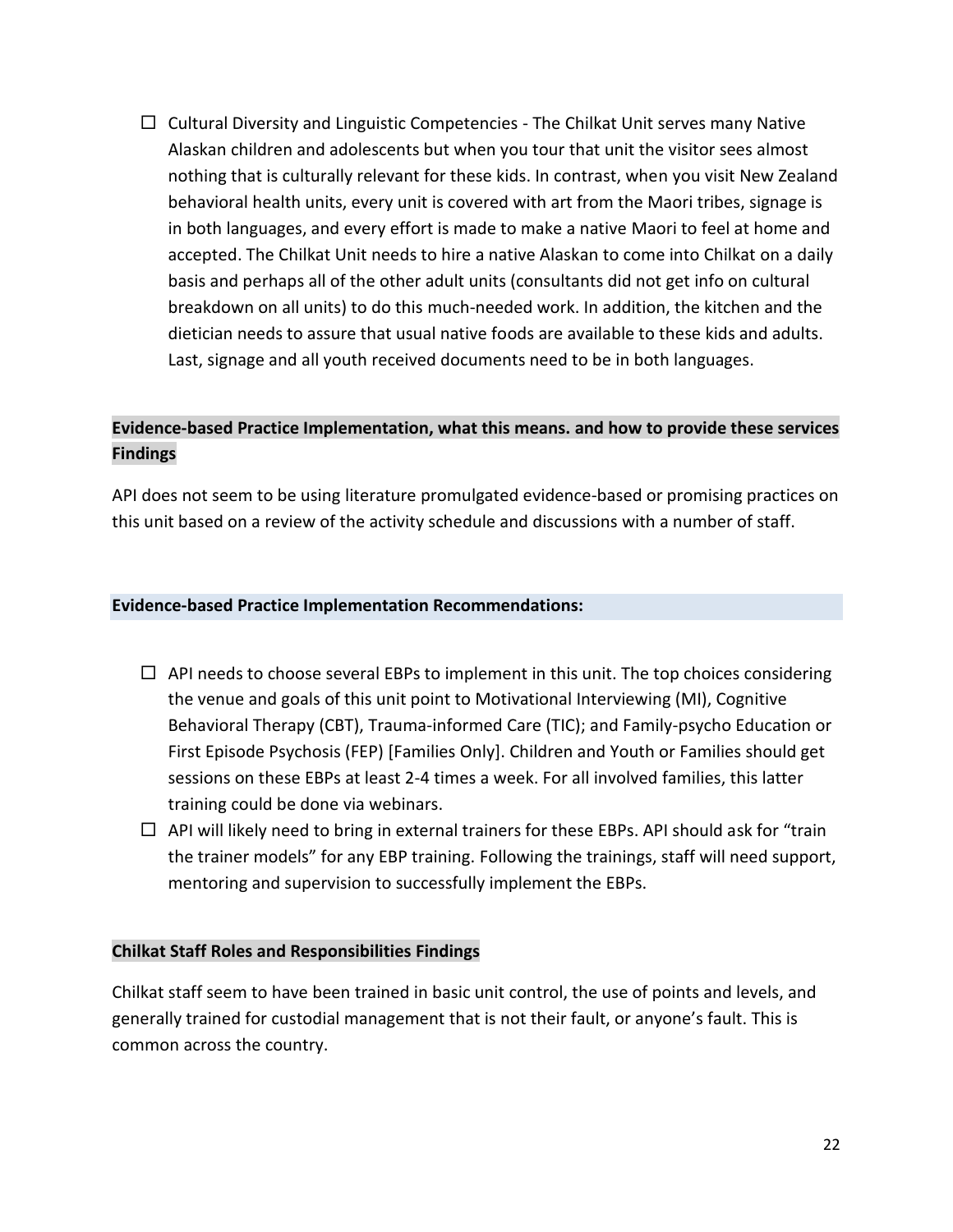#### **Chilkat Staff Roles and Responsibilities Recommendations**

- $\Box$  Chilkat staff duties need to be made clear and carefully defined. A revised core mission and unit core values need to direct staff actions in all changes going forward. This consultant would borrow from Lee (2004, pg. 3) as one author who wrote about strategies to meet the basic needs of human beings:
	- Maintain a safe environment but do not go overboard, this does not mean controlling everything kids do, just dangerous behaviors,
	- Always be courteous and kind, acknowledge every child, every time you walk by them and give good eye contact,
	- **Sense people's (kids) needs before they ask,**
	- Help each other (teamwork/staff),
	- **Acknowledge people's (kids) feelings,**
	- Respect the dignity and privacy of everyone, and
	- Explain what is happening to the kids and each other, constantly.
- $\Box$  Lee (2006) goes on to talk about the usual "mishmash" that makes up hospital mission and values statements and how these are mostly always a list of expected staff performance expectations that are not listed in any way where staff understand what they are to do in any situation, due to the lack of prioritization of these core goals and values. Lee makes the point that an organizations goals and values need to guide staff at work. He posits the following goals for all hospital staff and notes that these goals and expectations direct staff on what road to take in all situations. Please note that these goals to not include adherence to policy or procedures. And that staff use these values as a ruler as to what comes first and then next.
	- Safety: (always the primary goal for all staff)
	- Courtesy: basic customer service that most behavioral health staff, nationwide, do not understand or perform)
	- Show: everything that makes a sensory impression on a new customer including welcoming/rejection; judgement/full inclusion; safety/not safe; we want you here/you are another burden...
	- **Efficiency: Note that organizational efficiency is not the first goal but the last.** Some leaders have realized that if people do not get better in our services our efficiency ratings are moot as they will just come back; usually in worse shape.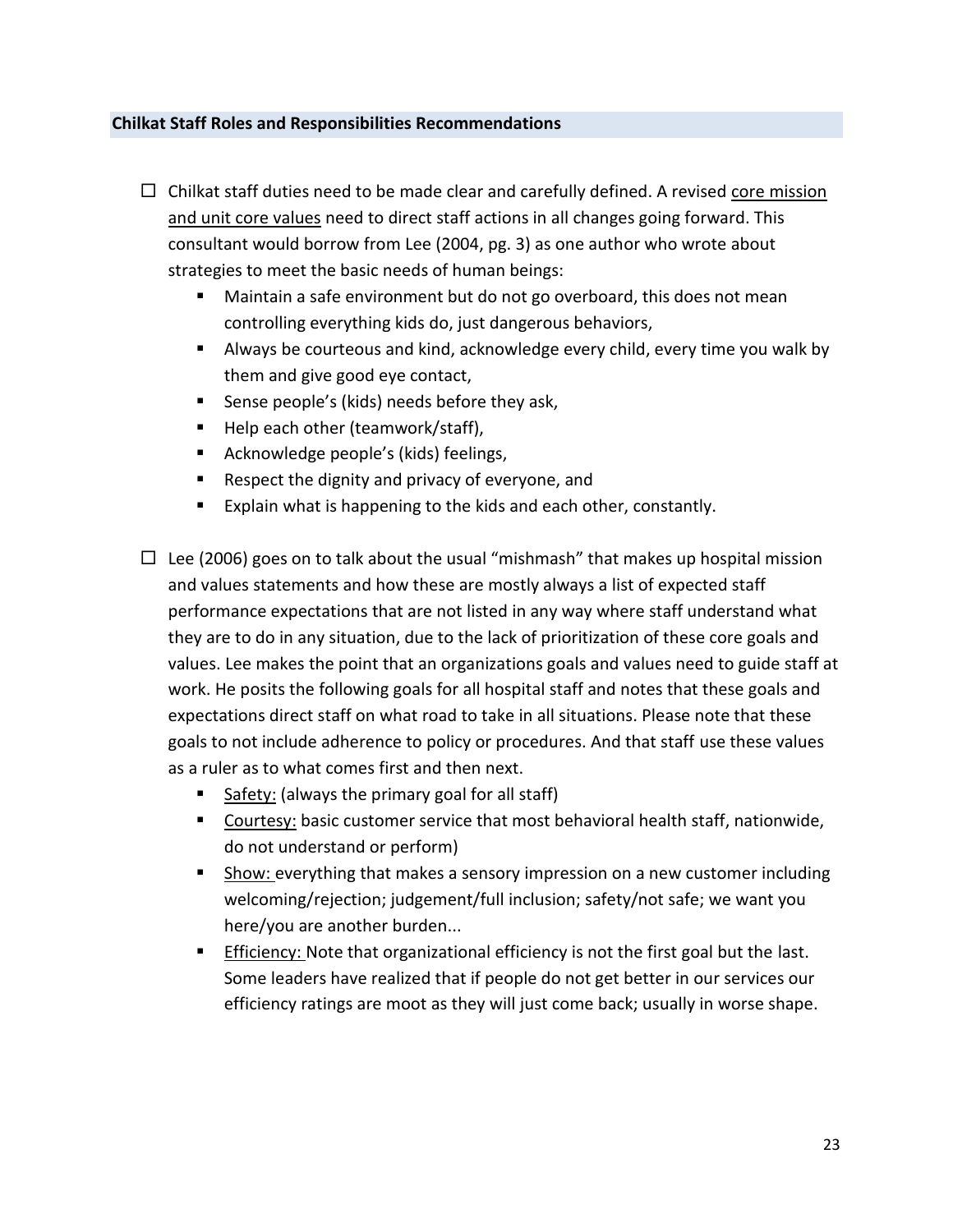# **Chilkat Staff Training on Evidence-based and Promising Practices Findings**

It appears from a review of new employee orientation and ongoing annual staff competency reviews that direct care staff (unit based RNs and PNA's) are not getting a comprehensive training on trauma informed care, or how to prevent conflict or violence on their unit. Nor have they received training on how to manage to avoid coercive measures.

#### **Training Chilkat Staff Training on Evidence-based and Promising Practices Recommendations**

Training for Chilkat staff is very important both due to the turnover of direct care staff and the lack of core knowledge and competencies of most nurses and PNAs who are hired to work on this unit. As such the following training is strongly suggested for this unit's staff and also all the other adult units:

- $\Box$  When approved, training on a new staff mission and list of goals for this program: (TBD by API leadership, less than 3 months).
- $□$  Six Core Strategy© training is recommended for API leadership, middle managers, and lead direct care staff. [See attachment.] WICHE consultant (Huckshorn) discloses her involvement in this work and can recuse herself from this training work as she would want to avoid any perception that this recommendation is a conflict of interest. That said, API current staff would benefit from this two-day training. The Six Core Strategies© faculty have many testimonials and references if required. The formal reference for this evidence-based practice is as follows: *Six Core Six Core Strategies© to Prevent Conflict and Violence Huckshorn, K.A.; LeBel, J.; Caldwell, B. (Eds.) (2016). Six Core Strategies©: Preventing Violence, Conflict and the Use of Seclusion and Restraint in Inpatient Behavioral Health Settings. An Evidence-based Practice Curriculum Training Manual. Originally developed with the National Association of State Mental Health Program Directors (2002-2009): Alexandria, VA. All rights apply to use of these author edited materials.*
- $\Box$  Attention to patient/family complaints or grievances (and an attitude that whatever happened DID HAPPEN) and timely follow through (TBD based on API staff education department); and
- $\Box$  Supervisor role modeling of appropriate practices while training line staff (TBD based on API Clinical Leadership decisions)

# **Chilkat Documents that Require Revision (Staff handbook for New Employees, Patient Handbook, Parent/Caregiver Handbook, Individualized Discharge) Findings**

A review of some Chilkat customer oriented educational documents reflect documents that are much too long and written in clinical language that families and kids will not understand.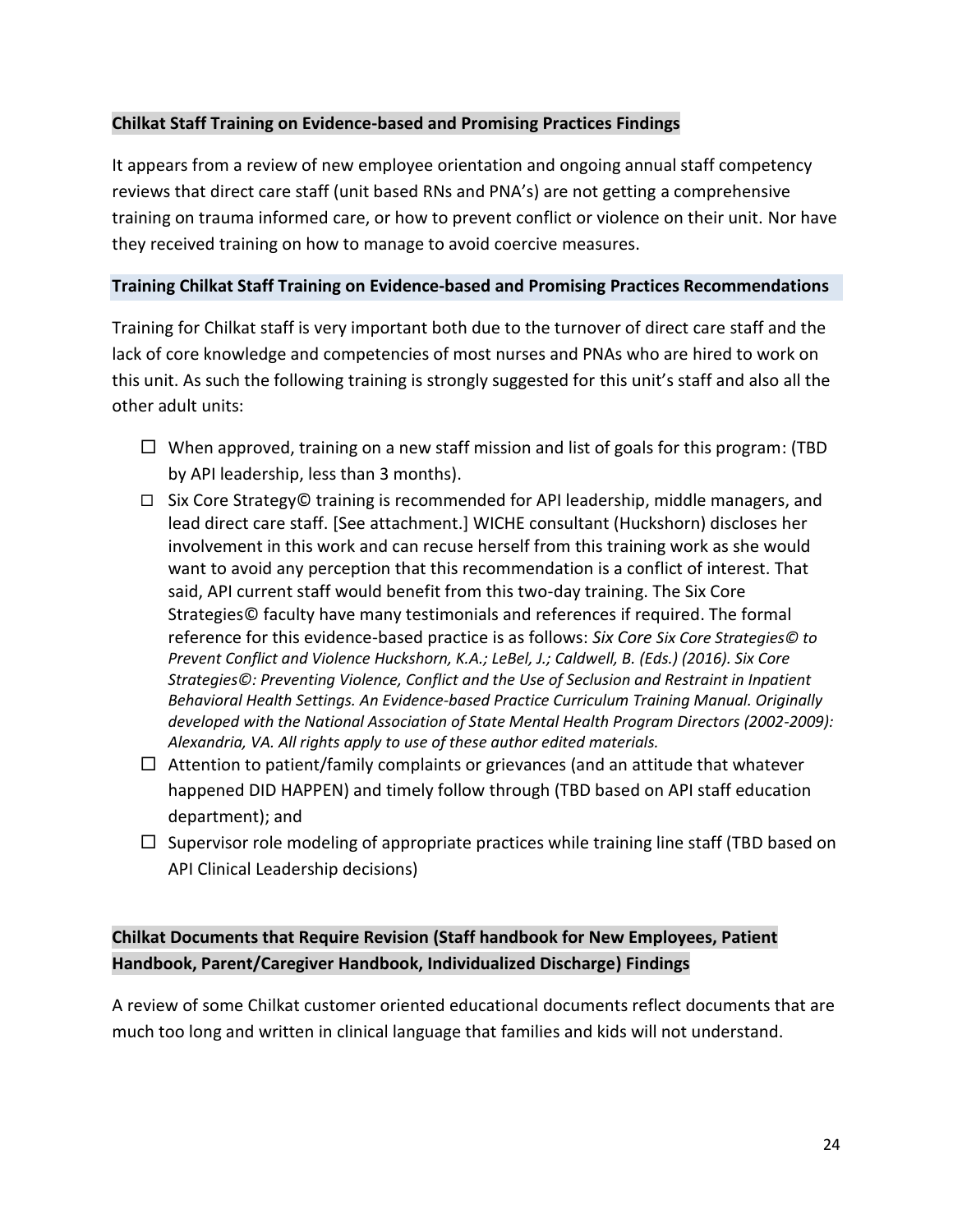#### **Chilkat Documents that Require Revision with Recommendations**

- $\Box$  Current documents need to be revised for patients and families. The New York Times writes in  $6<sup>th</sup>$  grade language to assure that all readers understand content. In addition, for families and patients, all language needs to be framed in clear, concise language that is easy to understand. All documents for customers, patients and families, needs to be in large print and less than 2 pages. The current documents are meant for clinical staff and need to be revised. Suggestion is for API to ask their local NAMI or MHA affiliate to help with this work. These patient and family documents can be shortened for the former while the full expectations on API policies can be more extensive for staff and can be sectioned into adult and youth specific documents.
- $\Box$  All API client and family documents should be informed by real mental health customers and families as to what resonates with them. This could be done with small funding. This is important for all units and these documents should be different for Adult Acute, Chilkat and the other two longer term units.

# **Traumatized Staff and How to Assist Them**

It appears that API has not developed a response team to respond when staff are involved in adverse incidents, or worse, injured.

#### **Traumatized or Injured Staff, Response Recommendations**

- $\Box$  The best way to help traumatized staff is to make available a trusted and anonymous call in service for staff to get help when that is needed. It is not at all advised that staff supervisors get involved in counseling staff who are struggling, other than to encourage them to seek external assistance. Otherwise staff supervisors will find themselves in sticky, dual roles that are not helpful. API leaders need to involve the staff unions to help in this endeavor. The staff Unions need to vouch for the anonymity of this EAP assistance. All API leaders can do is to encourage staff to call.
- $\Box$  Another in-house response service has been developed to try and respond to these situations. This "in-house" response is the identification of 3-5 staff that are well-liked and respected and or are department leaders who, following an adverse event, will meet with or call the staff victim of violence to see how they are doing and if there is anything the hospital can do to help this employee. These calls start on day of event and continue till the staff member comes back; perhaps every day to every 2-3 days depending on circumstances.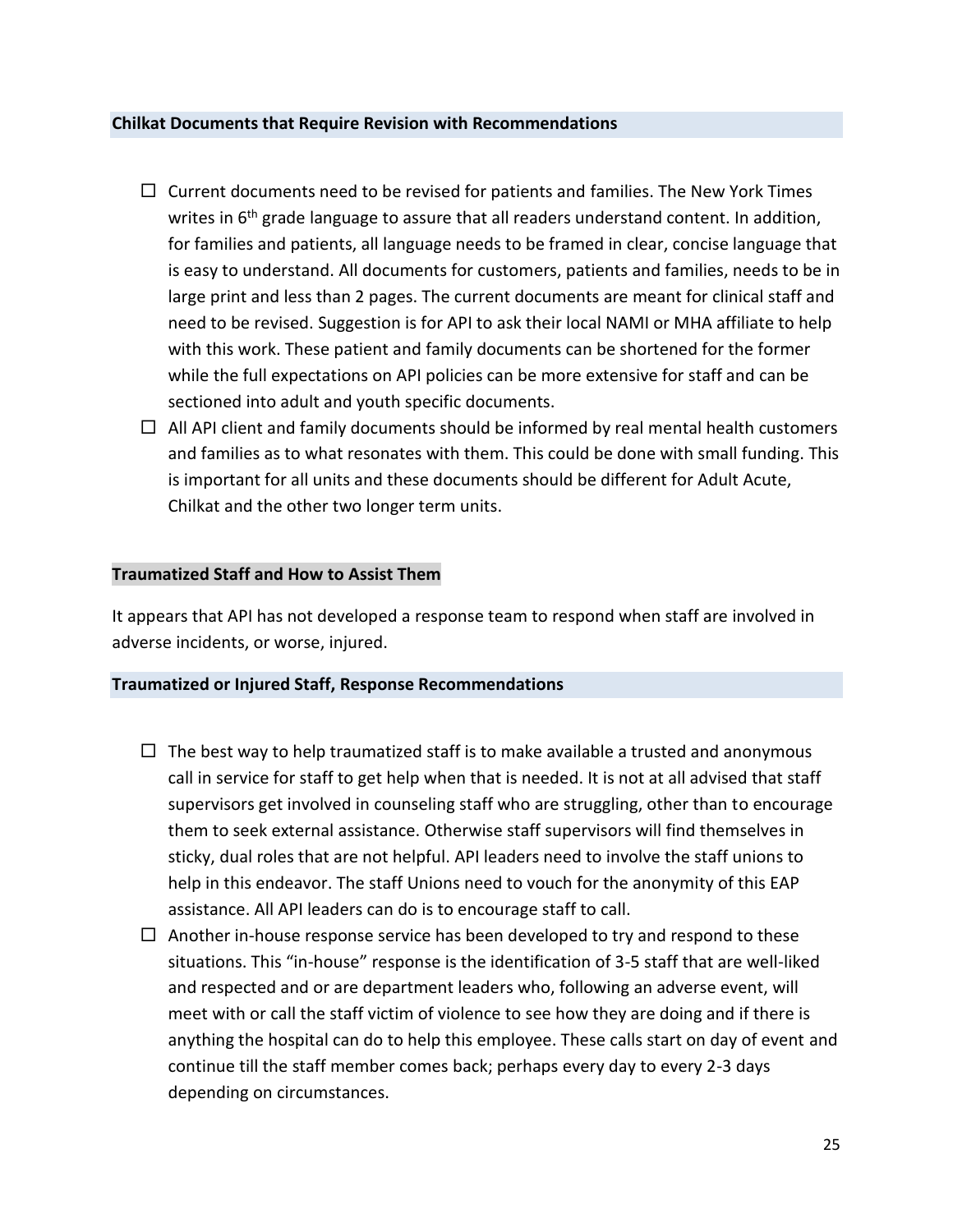#### **Additional Findings and Recommendations**

#### **Performance Measures to Monitor for Quality of Care Recommendations**

- $\Box$  Reduced Adverse Events as evidenced using seclusion, restraint, involuntary medication, client and staff injuries, elopements, suicide attempts, basic aggression toward other clients or staff.
- $\Box$  Increased Engagement with unit staff and/or peers (Interpersonal relationships) as evidenced by attendance at team meetings and ongoing meaningful interactions, documented, by key Chilkat staff assigned to individual kids/youths.
- $\Box$  Increased Engagement in Treatment as evidenced by attendance at treatment team meetings, school, work in hospital, or other productive work (art, journaling, prep for work, computer work, personal work).
- $\square$  Reduced Recidivism
- $\Box$  Improved Patient Satisfaction
- $\Box$  Improved Staff Satisfaction

#### **API Mission, Vision, Values**

API has a Mission, Vision statement and Values Template that is used to base clinical and administrative practices.

**Mission** To provide emergency and court-ordered inpatient psychiatric services in a safe environment using culturally-sensitive, effective, person-centered treatment followed by a referral to an appropriate level of care and support for recovery from mental illness.

> **Recommendation: The API Vision should include "provision of inpatient evidence-based practices to assure a state of the art, person-centered treatment experience for all persons admitted to that they return to their community as soon as possible with new skills to manage their personal symptoms and illness.**

**Vision** Excellent experiences for patients, families, community supports, students and staff with quality treatment and best practices in mental health care.

**Recommendation: Would consider including the following: Every customer will**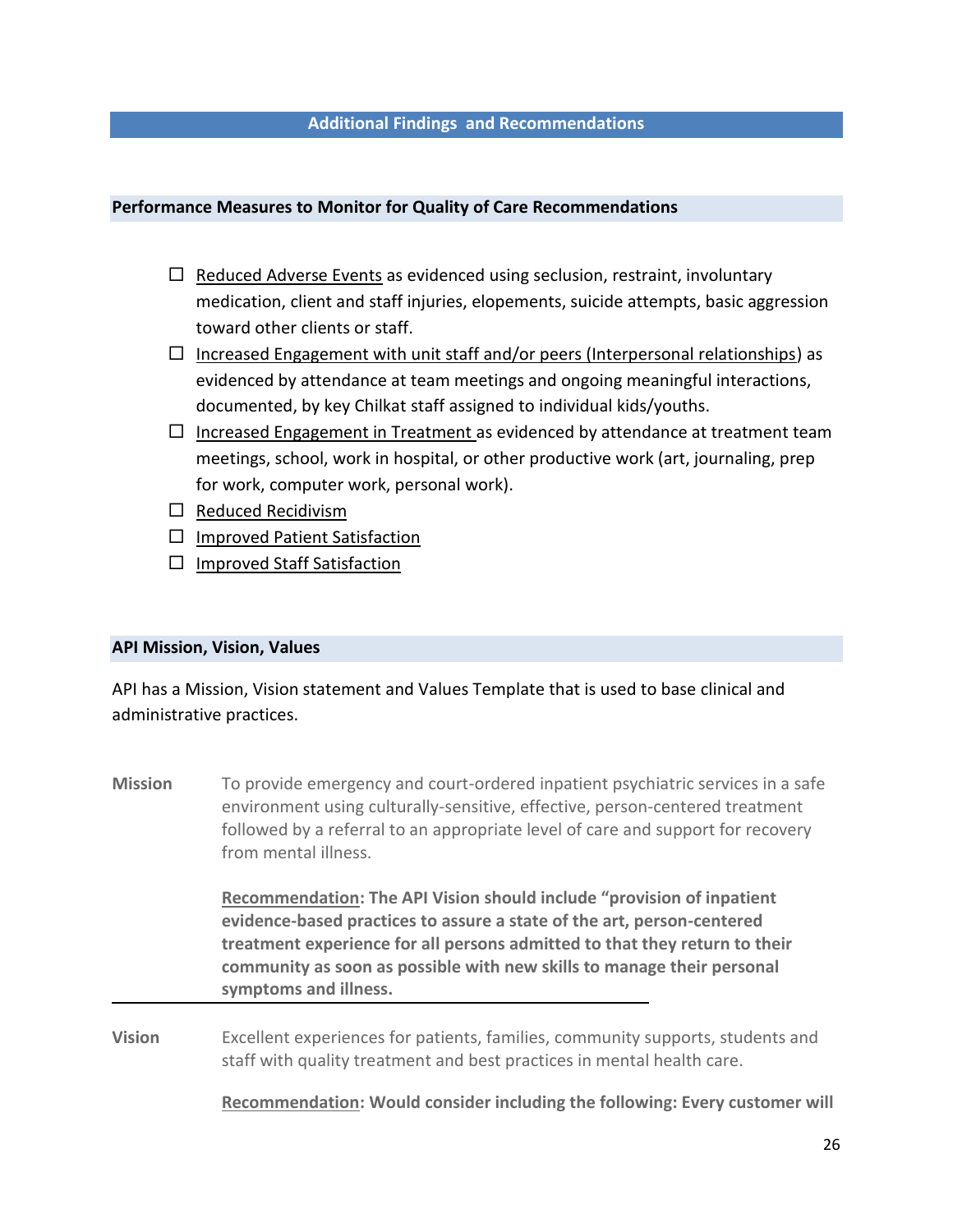**feel safe in our hospital, agree that they received individualized care, and will feel like they are a full partner in their care. Persons in care, families and students will experience a behavioral health treatment facility that listens to their concerns and make changes when necessary.** 

 **S**afety **E**ducation—Life-long Learning **R**esponsibility **V**aluing Hope and Recovery **I**ntegrity **C**ompassion—Fairness and Honesty **E**xcellence

**Recommendation: Would consider re-thinking these values to adopt the SAMHSA values for BH settings that have been developed over last 10 years. Or consider using the key values of Disney where their values template serves as a decision tree that guides staff on what to do in their daily work, on a minute by minute basis.** 

**-Safety (always first)**

**-Courtesy (next)**

**Values**

**-Show (making the environment conducive to the customer's satisfaction always)**

**-Efficiency. Please note that "efficiency" is last as an organization cannot meet the courtesy and show goals if all they are interested is in efficiency.** Disney's approach is rather brilliant in clearly directing staff practices. Disney's approach makes clear to staff what they should focus on at any given time. In comparison, healthcare settings often run up a list of values, in no specific order or priority, creating confusion for staff on what to do and when.

#### **API Treatment Planning Processes Findings & Recommendations**

The hard copy treatment plans reviewed did not lend any information on the involvement of the person served, adult or child or youth. From conversations with staff and attendance at team meetings it appears that only the Chilkat unit routinely invites and includes the person in care to participate in treatment team. A team meeting observed on this unit was an outstanding example.

It is very important, in 2016, that clinical staff understand the importance of inviting persons served to participate in their own treatment planning activities and that they are well included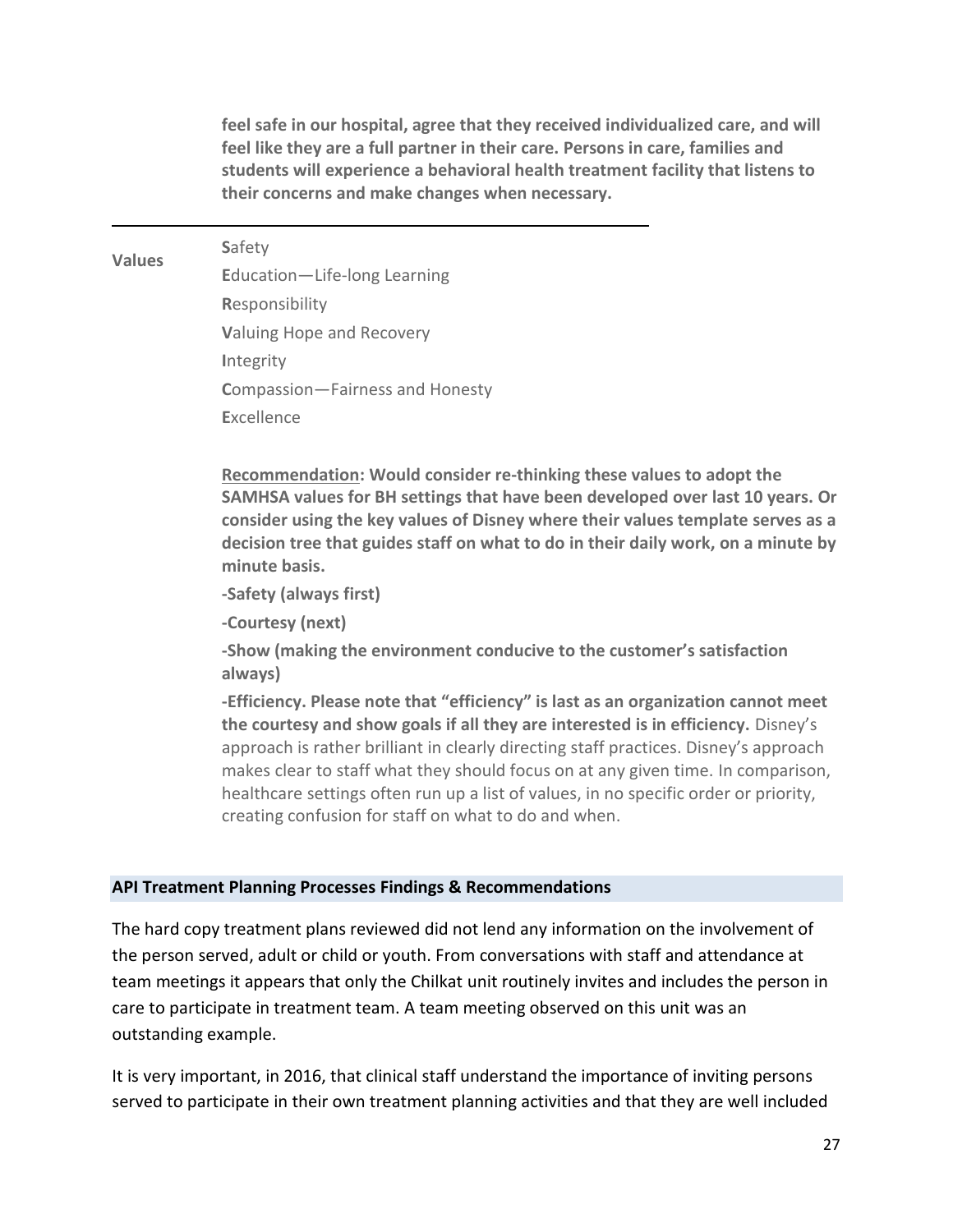in this process. This expectation needs to be in API treatment planning policy and procedures. If the patient refuses to attend their own treatment planning meeting the only behavioral health goal should be to engage that person in participating. No other behavioral health goal should be sought but engagement with staff and in unit activities including treatment planning. This would solidify the use of individualized treatment planning that both The Joint Commission and Centers for Medicare and Medicaid Services expect. However, API leaders need to be on board with the importance of this approach and be ready to stand by, and defend, it.

#### **API Seclusion and Restraint Policy**

The API policy on S/R is very well done but very long which suggests the potential inability of direct care staff to really understand all the specifics in this policy. A few areas of concern were noted and these are listed below in no specific order.

- $\Box$  The use of spit hoods is always a concern as it is dangerous to place anything that might restrict breathing on a person in care that is also escalated. Many facilities no longer use spit hoods but do expect staff to use protective clothing themselves.
- $\Box$  The use of bed rails for persons at risk for falls are fine but the policy should state that if the patient cannot lower these rails themselves that the use of bed rails is a restraint.
- $\Box$  The use of seclusion and the definition of seclusion needs to include the use of staff standing in front of the room that the patient is in that the patient interprets as a "message" that they cannot leave that room. That use of staff is coercive and reflect seclusion without a locked door.
- $\Box$  Any episode of S/R lasting over an hour needs to be reported to the NSS and reviewed timely. CMS is not on top of best practices regarding the use of S/R and many states have reduced the ability to order S/R to less than 2 hours or even less. The entire state of PA has reduced orders to 15 minutes and MA has reduced orders to one hour.
- $\Box$  The requirement or expectation of a person to change into hospital gowns or clothes is not best practice and should be avoided. It is expected that staff will expect the removal of belts or shoelaces etc. for persons who are suicidal.

#### **API Grievance Procedures**

The API policy on grievance procedures is well done. Would, however, recommend that complaints vs. grievances be better explained including adding a definition of "complaint" vs. "grievance" to the definitions section. The latter is a well-documented expectation by JC and CMS. Many hospitals have clearly defined "complaints" as patient concerns that can be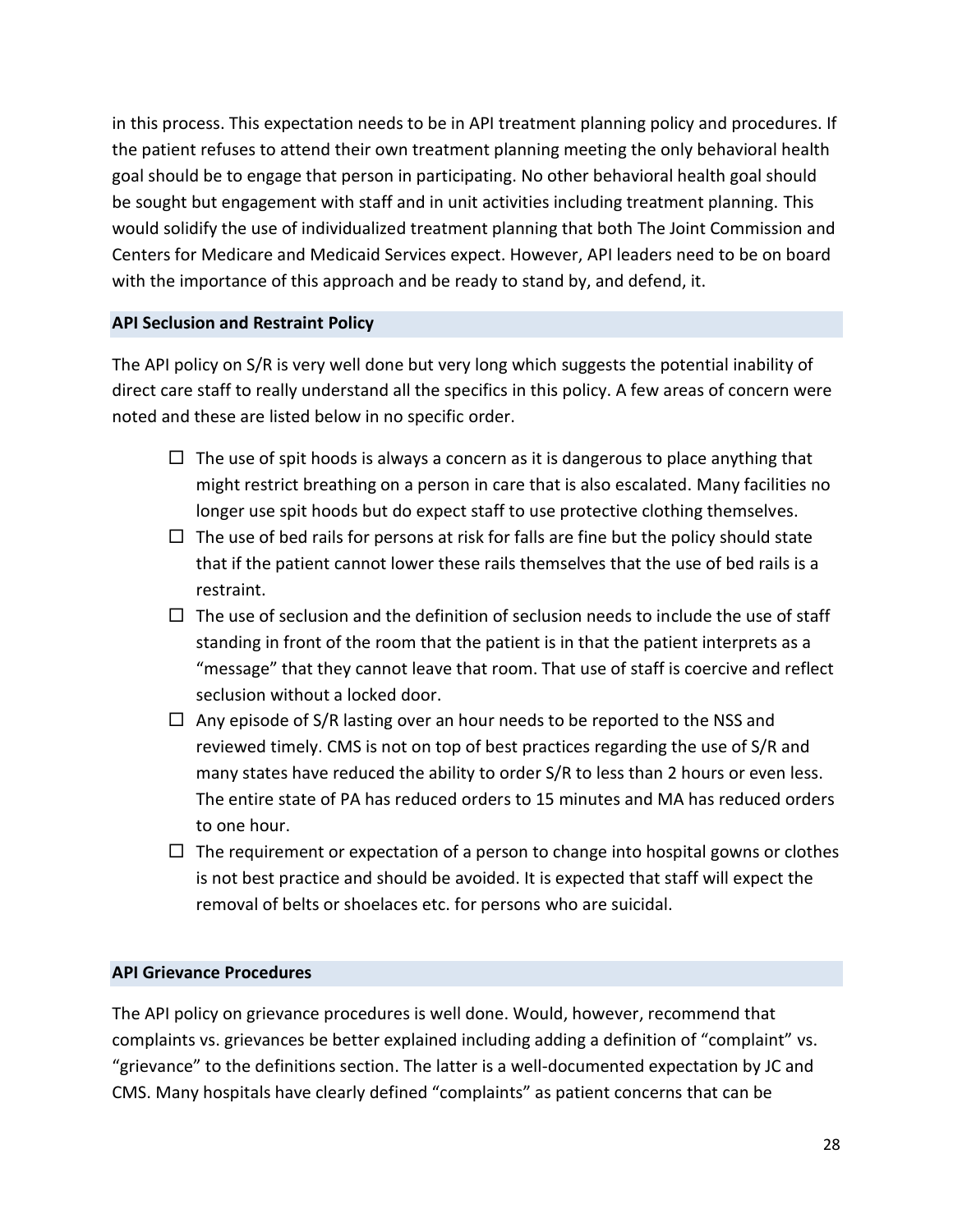immediately addressed by unit staff, in the care environment such as a need to make a phone call off hours; get another blanket; talk to the physician or LIP; get clothes washed. Just basic issues and complaints that unit staff can and should handle. Grievances are defined as "concerns by persons served" that cannot be solved by direct care, unit staff within 8-12 hours. The reason that this is important is that it lessens the list of actual grievances for API formal follow-up. Additionally, the data table provided to the consultants on the resolution of grievances and complaints is not thorough or comprehensive in describing the resolutions of these issues. It is recommended that this data table be much more descriptive in documenting the issue and the resolution. (The consultants requested this data but only received a summary table that does not include specifics; later we were informed that additional information was documented elsewhere.)

#### **API Use of Close Observation (COSS) Processes**

The use of Close Observations including "line of sight", "one to ones", and "two to ones" orders are very expensive strategies that should be restricted to very specific patient behaviors that are considered high risk and imminently dangerous. The literature indicates that the use of these procedures are often experienced as very intrusive by individuals in care and can escalate behaviors if staff are not trained in how to manage these strategies (Cleary, 2004; Cuttcliff, 2006; Page, 2006; Stewart et al., 1010). In addition, the use of one to one observations for persons believed at risk for falls has been studied and found to be ineffective to reduce falls (Inouye, 2009). In general, the use of close observations needs to be carefully monitored by hospital leaders, including a daily meeting with physicians regarding these orders and their rationales.

#### **API Use of Staff Personal Cell Phones**

Many API staff noted that API nursing staff use their personal cell phones during their work shifts. The use of personal cell phones was also observed by the consultants on all units during tours. This practice is very unsafe and needs to be stopped as soon as possible. One RN in another state was punched and ended up in a coma as she was ignoring the patient she was assigned to and texting her friends on her phone. The patient later said "I just tried to talk to her, over and over again, and she just ignored me. I had to go to the bathroom…" These reports are not uncommon. One API senior nursing staff person noted that they have tried to hold staff accountable to stop this use of personal cell phones but that they were not supported by API Executive Nursing Staff. This lack of support for an RN, worried about personal cell phone use, is telling and very problematic as it demonstrates that some API Executive Nursing staff are ok with ignoring key API policies. API executive staff need to immediately bring all their clinical leaders together and mandate that staff leave their cell phones home or in locker rooms. At no time should direct care staff have their personal cell phones on them to use during active work hours. This is a unit safety issue for all direct care staff. If an external emergency occurs all staff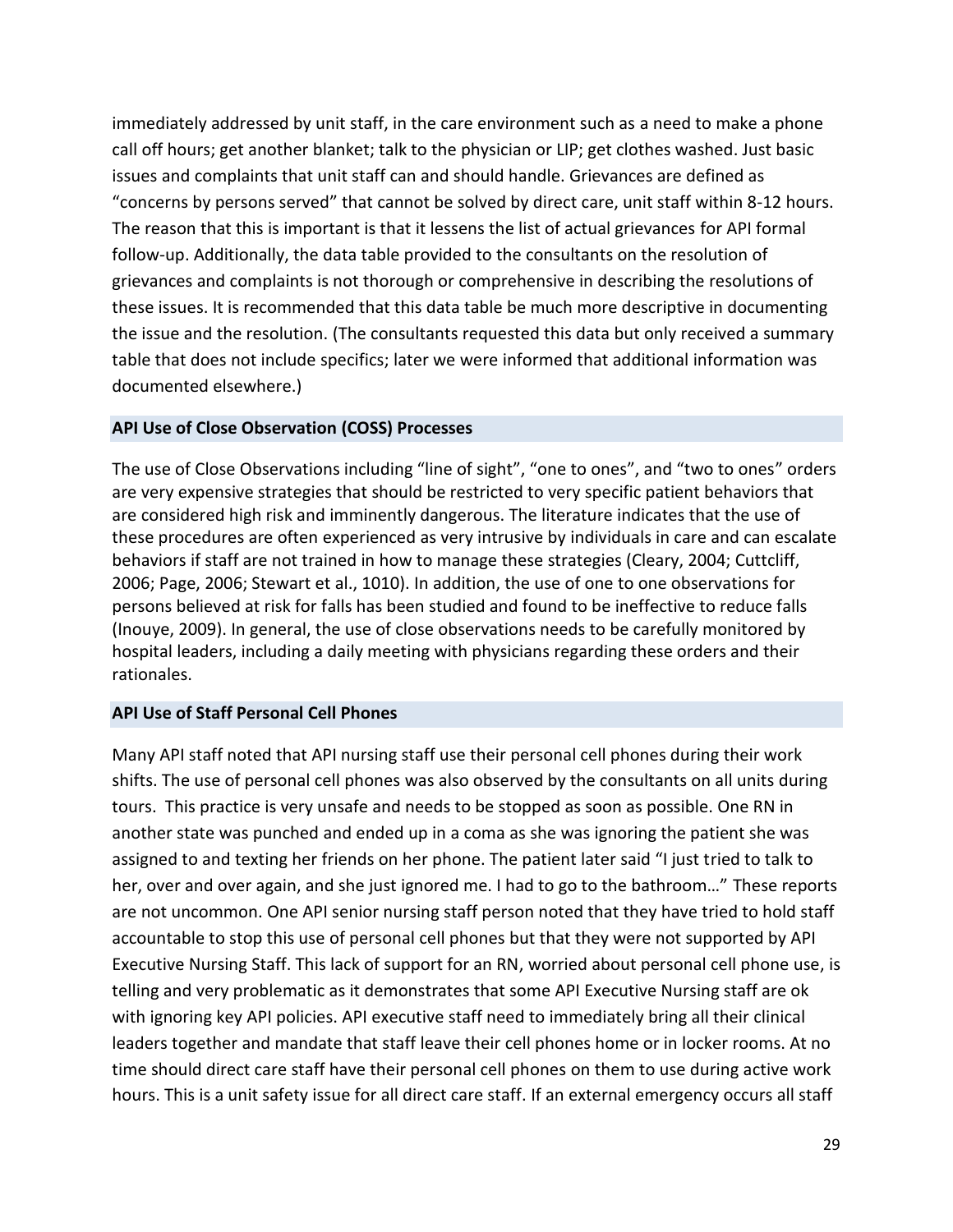should have provided hospital numbers to their loved ones to call to get in touch with them. In no circumstance, should direct care staff be using personal cell phones except during their breaks. The use of personal cell phones while on duty should be a simple mandatory disciplinary action.

For non-direct care senior staff, the cell phone policy also needs to be clear that use during work hours is only for work issues. Best practice is that senior clinical staff that need to take phone calls for work, only use hospital issued cell phones so that use is separate from personal use. This will always be an issue for direct care staff who watch senior staff use their cell phones. If this is not possible than use of personal cell phones by senior clinical staff needs to be as minimal as is possible. The key difference here is that Direct Care Staff are 24/7 responsible for the safety and well-being for patients. Physicians, Nursing Supervisors and Administrative staff are not in roles or jobs that require that kind of responsibility and need to take calls as part of their jobs. This difference between direct care staff and supervisors/physicians should be made quite clear to all staff through a more direct and clear API policy.

# **API Job Descriptions**

A review of API job descriptions for senior and unit level nursing staff are lacking any description of expected attitude competencies including kindness, compassion, empathy, therapeutic communication skills, de-escalation/mediation skills, or an understanding of the urgency required in meeting hospitalized persons' personal needs. Also lacking is an expectation of staff's knowledge, skills and competencies in providing care that is traumainformed and recovery-oriented. These are all critical skills for inpatient staff. Job descriptions are a work contract and if these critical skills are not described or included in the API job descriptions you cannot hold staff accountable for these key behavioral health care skills or practices.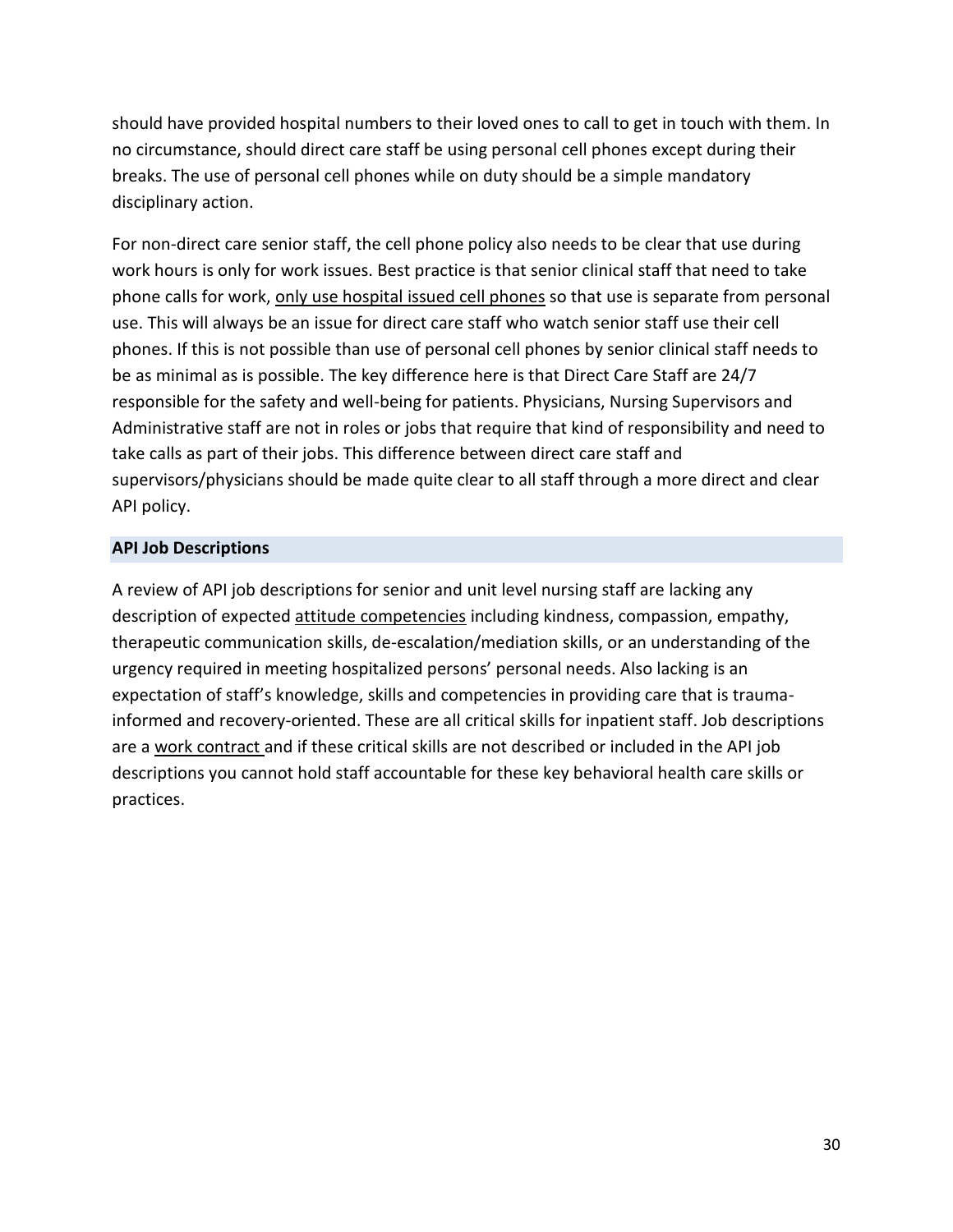# **References**

Cleary, M. (2004). The realities of mental health nursing in acute inpatient environments. *International Journal of Mental Health Nursing*, 13(1): 53-60.

Cuttcliff, J.R. (2006). *Key Debates in Psychiatric Mental Health Nursing*. Elsevier Health Sciences; pp. 251- 279. [Book]

Inouye, S.K., Brown, C.J., & Tinetti, M.E. (2009). Medicare nonpayment, hospital falls and unintended consequences. *New England Journal of Medicine*; 360 (23): 2390-2393.

Kinniburgh, K.J., Blaustein, M., & Spinazzola, J. (2005.) Attachment, self-regulation, and competency. *Psychiatric Annuals*, 35(5):424-430.

Lee, F, (2006). *If Disney Ran Your Hospital*. Second River Healthcare Press. Bozeman, MT.

Page, M.J (2006). Methods of observation in mental health inpatient units. *Nursing Times*; 102 (22): 34- 37.

Stewart, D., Bilgin, H., & Bowers, L. (2010). Special observations in psychiatric hospitals: A literature review. *Report from the Conflict and Containment Reduction Research Program*. Section on Mental Health Nursing, Institute of Psychiatry. London SE5 8AF.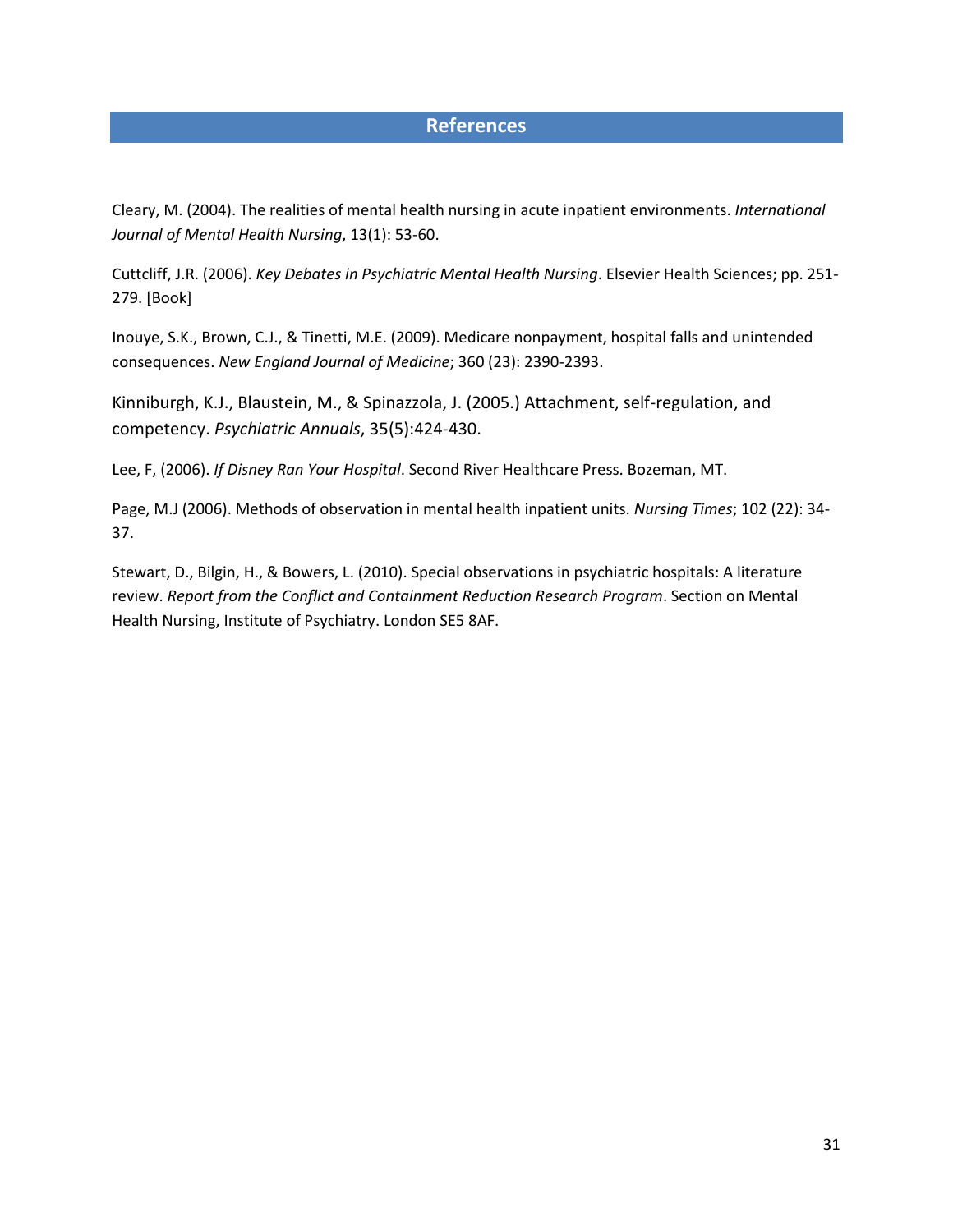# **Attachment - Six Core Strategies©**

The Six Core Strategies© is an evidence-based best practice training curriculum with associated training materials that is effective in preventing the trauma, violence, and conflicts that lead to the use of coercive interventions such as restraint and seclusion. These strategies cover, among other issues, the importance of trauma Informed principles; therapeutic communication skills; engagement on admission to identify adults and youth with aggressive tendencies and modulate with immediate engagement and crisis planning; use of sensory modulation interventions; and a rigorous analysis of each adverse event and how this work informs policy and practice. These strategies have been developed through extensive and ongoing literature reviews (available upon request from [kevin@kahassociates.com\)](mailto:kevin@kahassociates.com) and through the study of and dialogues with experts who successfully reduced the use of S/R in a variety of mental health settings for children and adults across the United States and internationally. These strategies are continually updated as new information and research emerges.

#### **1. Leadership toward Organizational Change**

This first strategy is considered core to reducing the use of seclusion and restraint (S/R) through the consistent and continuous involvement of senior facility leadership (most specifically the CEO, CNO, and COO). Leadership strategies to be implemented include defining and articulating a vision, values and philosophy that expects S/R reduction; developing and implementing a targeted facility or unit based performance improvement action plan (like a facility "treatment plan"); and holding people accountable to that plan. This intervention includes the elevation of oversight of every S/R event by senior management that includes the daily involvement of the CEO or COO in all S/R events (24/7) to investigate causality (antecedents), review and revise facility policy and procedures that may instigate conflicts, monitor and improve workforce development issues and involve administration with direct care staff in this important work. The action plan developed needs to be based on a public health prevention approach and follow the principles of continuous quality improvement. The use of a multidisciplinary performance improvement team or taskforce is recommended.

#### *This is a mandatory core intervention.*

#### **2. Use of Data to Inform Practice**

This core strategy suggests that successfully reducing the use of S/R requires the collection and use of data by facilities at the individual unit level. This strategy includes the collection of data to identify the facility/units' S/R use baseline; the continuous gathering of data on facility usage by unit, shift, day; individual staff members involved in events; involved consumer demographic characteristics; the concurrent use of stat involuntary medications; the tracking of injuries related to S/R events in both consumers and staff and other variables. The facility/unit is encouraged to set improvement goals and comparatively monitor use and changes over time.

#### **3. Workforce Development**

This strategy suggests the creation of a treatment environment whose policy, procedures, and practices are based on the knowledge and principles of recovery and the characteristics of trauma informed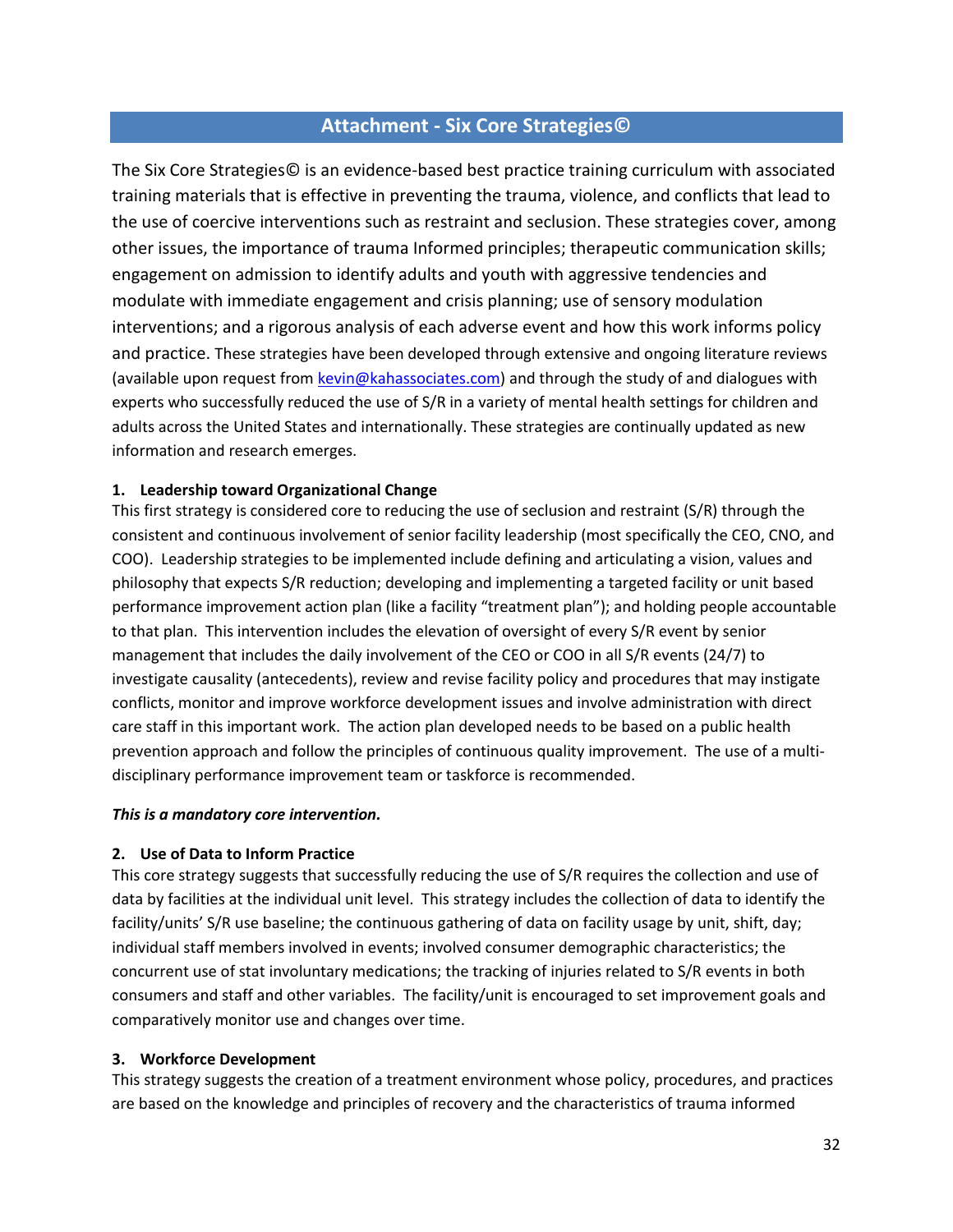systems of care. The purpose of this strategy is to create a treatment environment that is less likely to be coercive or trigger conflicts and in this sense, is a core primary prevention intervention. This strategy is implemented through intensive and ongoing staff training and education and HRD activities. It includes S/R application training and vendor choice, the adequate provision of treatment activities that offer choices to the people we serve and that are designed to teach illness and emotional selfmanagement of symptoms and individual triggers that lead to loss of control. This strategy requires individualized person centered treatment planning activities that include persons served in all planning. This strategy also includes consistent communication, mentoring, supervision and follow-up to assure that staff are provided the required knowledge, skills and abilities, with regards to S/R reduction through training about the prevalence of violence in the population of people that are served in mental health settings; the effects of traumatic life experiences on developmental learning and subsequent emotional development; and the concept of recovery, resiliency and health in general. This work is done through staff development training, new hire applicants interview questions, job descriptions, performance evaluations, new employee orientation, and other similar activities.

#### **4. Use of S/R Prevention Tools**

This strategy reduces the use of S/R using a variety of tools and assessments that are integrated into facility policy and procedures and each individual consumer's recovery plan. This strategy relies heavily on the concept of individualized treatment It includes the use of assessment tools to identify risk for violence and S/R history; the use of an universal trauma assessment; tools to identify persons with high risk factors for death and injury; the use of de-escalation surveys or safety plans; the use of person-first, non-discriminatory language in speech and written documents; environmental changes to include comfort and sensory rooms; sensory modulation interventions; and other meaningful treatment activities designed to teach people emotional self-management skills.

#### **5. Consumer Roles in Inpatient Settings**

This strategy involves the full and formal inclusion of consumers, children, families and external advocates in various roles and at all levels in the organization to assist in the reduction of seclusion and restraint. It includes consumers of services and advocates in event oversight, monitoring, debriefing interviews, and peer support services as well as mandates significant roles in key facility committees. It also involves the elevation of supervision of these staff members and volunteers to executive staff who recognize the difficulty inherent in these roles and who are poised to support, protect, mediate and advocate for the assimilation of these special staff members and volunteers. ADA issues are paramount here in terms of job descriptions, expectations, work hours, and an ability to communicate to staff the legitimacy of the purpose and function of these important roles.

#### **6. Debriefing Techniques**

This core strategy recognizes the usefulness of a thorough analysis of every S/R event. It values the fact that reducing the use of S/R occurs through knowledge gained from a rigorous analysis of S/R events and the use of this knowledge to inform policy, procedures, and practices to avoid repeats in the future. A secondary goal of this intervention is to attempt to mitigate, to the extent possible, the adverse and potentially traumatizing effects of a S/R event for involved staff and consumers and for all witnesses to the event. Recommended debriefing activities include two - an immediate post-event acute analysis